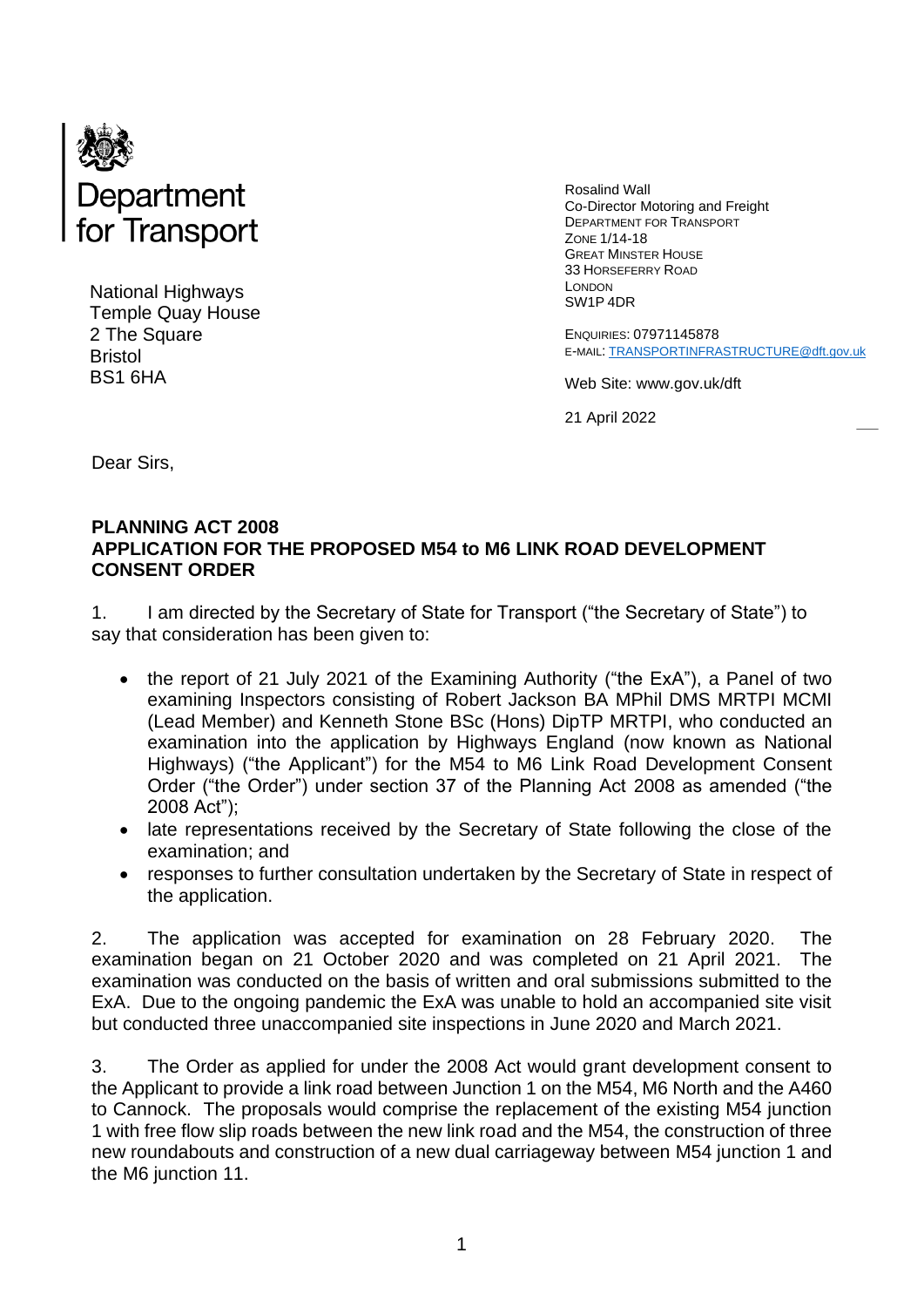4. Published alongside this letter on the Planning Inspectorate's website is a copy of the ExA's Report of Findings, Conclusions and Recommendation to the Secretary of State ("the ExA's Report") (as amended by Errata Sheet (Ref TR0 010054)). The ExA's findings and conclusions are set out in sections 5 to 17 of the ExA's Report, and the ExA's summary findings and conclusions and recommendation are set out in section 18.

## **Summary of the ExA's Recommendation**

5. The principal issues considered during the Examination on which the ExA reached conclusions on the case for development consent are set out in the ExA's Report under the following headings:

- Legal and Policy Context;
- Planning Issues
- Air Quality;
- Biodiversity, Ecology and Natural Environment;
- Cultural Heritage including Archaeology;
- Green Belt;
- Landscape and Visual Effects;
- Noise and Vibration;
- Socio-Economic Effects:
- Traffic and Transport;
- Water Environment;
- Habitats Regulations Assessment;
- The case for Development Consent
- Compulsory Acquisition and Related Matters; and
- Draft Development Consent Order and Related Matters

6. The ExA recommended that the Secretary of State should make the Order in the form recommended at Appendix D of the Report.

## **Summary of the Secretary of State's Decision**

7. **The Secretary of State has considered the ExA's Report and has decided under section 114(1)(a) of the 2008 Act to grant development consent**. This letter is the statement of reasons for the Secretary of State's decision for the purposes of section 116 of the 2008 Act and regulation 31(2)(d) of the Infrastructure Planning (Environmental Impact Assessment) Regulations 2017 ("the 2017 Regulations").

## **Secretary of State's Consideration**

8. The Secretary of State has considered the ExA's Report, the further representations received after the close of the examination, responses to consultation, and all other material considerations. The Secretary of State's consideration of these matters is set out in the following paragraphs. Where not stated in this letter the Secretary of State can be taken to agree with the ExA's findings, conclusions and recommendations, as set out in the ExA's Report and the reasons given for the Secretary of State's decision are those given by the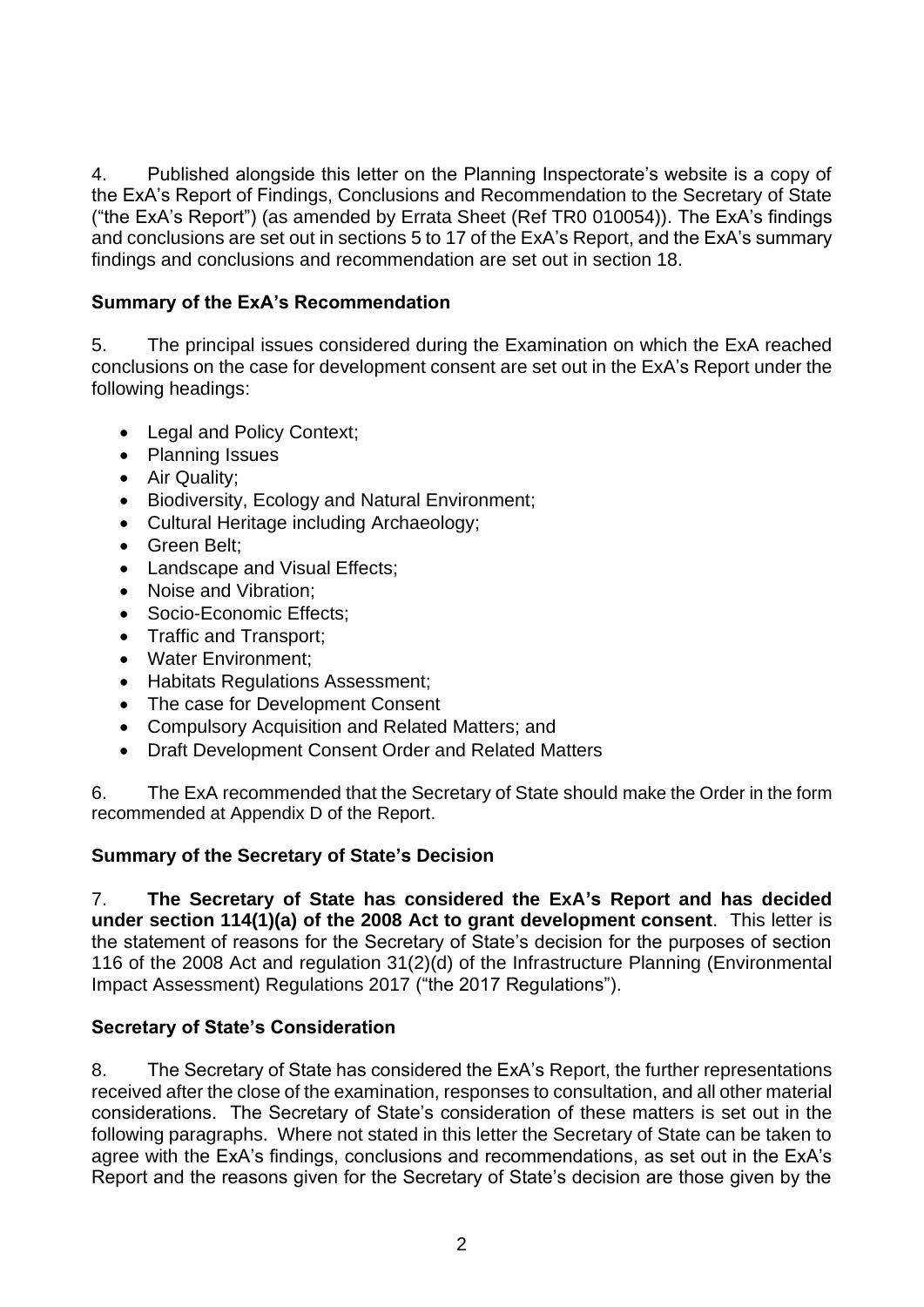ExA in support of the conclusions and recommendations. All "ER" references are to the specified paragraph in the ExA's Report. Paragraph numbers in the ExA's Report are quoted in the form "ER x.xx.xx" as appropriate.

## **Legal and Policy Context**

9. Given that the application requires development consent, section 104(2) of the 2008 Act has effect in relation to the development to which the application relates. In determining this application, the Secretary of State must therefore have regard to any relevant National Policy Statement ("NPS"), and any Local Impact Report ("LIR") submitted, any matters prescribed in relation to development of the description to which the application relates, and any other matters the Secretary of State considers to be both important and relevant to the decision (ER 3.1.2). Under section 104(3) of the 2008 Act the Secretary of State must decide this application in accordance with any relevant NPS which in this case is the National Networks National Policy Statement ("NNNPS"), subject to any of the exceptions in section 104(4) to (8) of the 2008 Act applying. The Secretary of State does not consider any of these exceptions apply on the facts of this case.

10. The LIRs and the relevant development the Secretary of State has had regard to are described in ER 3.9 and 3.10. The Secretary of State also notes the ExA's assessment set out in ER 3.3, 3.4, 3.5, 3.6, 3.7 and 3.8 of UK Regulations derived from European law, other relevant legal provisions, previous DCOs, transboundary effects, other relevant policy statements and the National Planning Policy Framework ("the Framework"), and agrees these are matters to be considered in deciding this application. The Secretary of State notes that the UK Regulations derived from European law set out in ER 3.3 remain in place despite the UK having left the EU on 31 January 2020 and despite transition arrangements ending on 31 December 2020. These are therefore still relevant to this application.

# Need for the Development

11. Paragraph 2.2 of the NNNPS sets out a critical need to improve national networks and address road congestion. The Secretary of State agrees with the ExA that the proposed Development would make an important contribution to the improvement and enhancement of the existing strategic road network, meeting one of the key objectives of the NNNPS and local planning policy. The need and benefits include relieving traffic congestion on the A460, A449 and A5 and providing more reliable journey times, keeping the right traffic on the right roads and improving safety by separating local community traffic from long distance and business traffic, reducing volumes of through-traffic in villages, improving local community access and supporting local economic growth for Telford, Shrewsbury, Wolverhampton, Cannock and Tamworth by improving traffic flow and enhancing access to east-west and north-south routes (ER 15.4.13). The Secretary of State notes the ExA's view that significant economic benefits would result from the Proposed Development, along with other benefits in terms of overall improvements for air quality.

# **Planning Issues**

12. The Secretary of State notes there was substantial local support for the principle of the development. However, the Secretary of State notes objections were raised to the detail of the proposal but the local community did not raise objections to the precise line of the link road. There were specific concerns from South Staffordshire Council ("SSC") and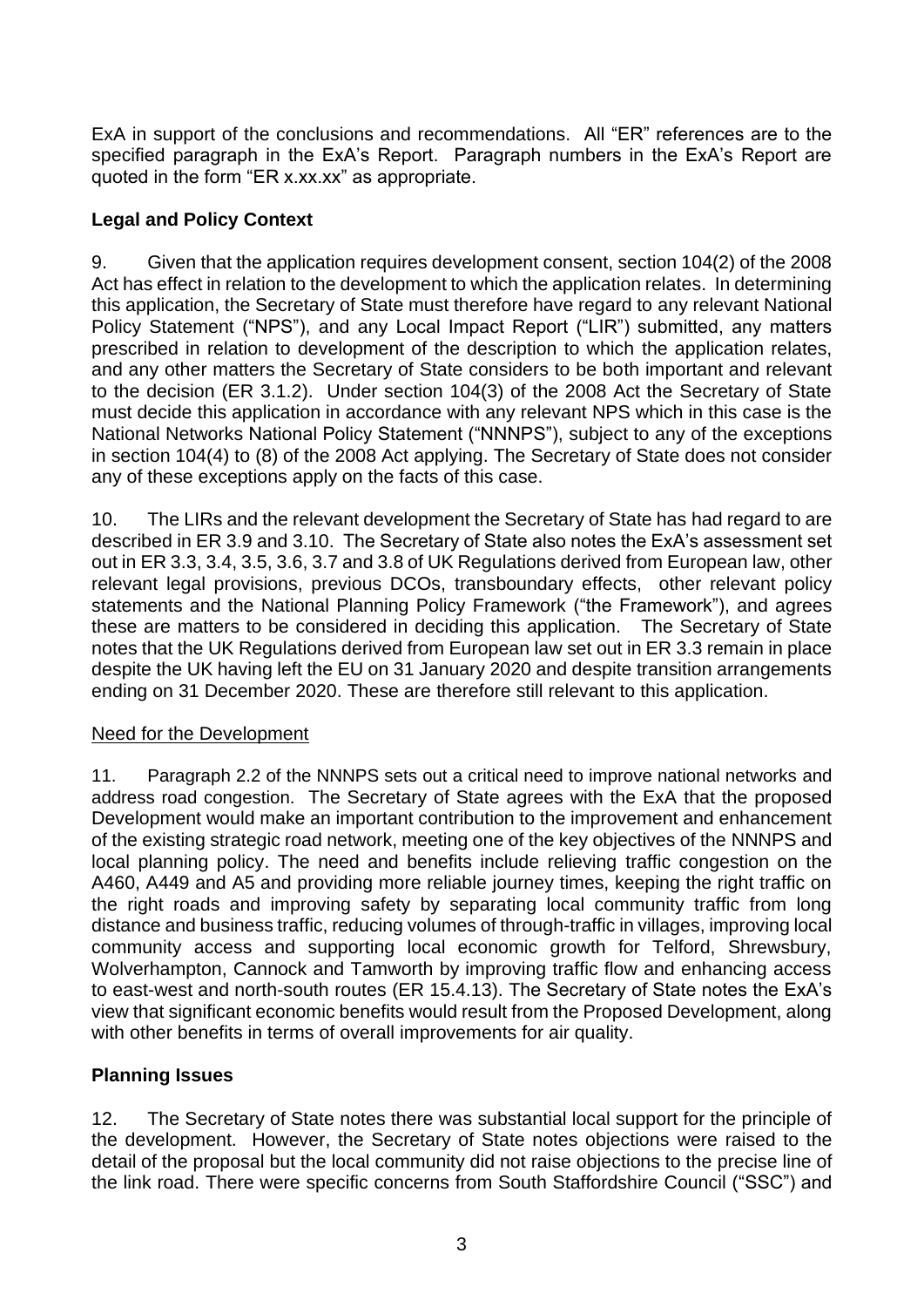Hilton, Featherstone & Brinsford and Shareshill Parish Councils ("the Parish Councils") that the Preferred Alignment decision was incorrect and that the easterly alignment would have less of an effect on local communities (ER 4.1.1 and 4.1.2).

13. The Secretary of State notes that in accordance with paragraph 4.26 of the NPSNN, the Applicant included within the ES an outline of the main alternatives studied and provided an indication of the main reasons for the preferred route, taking into account the environmental effects. He further notes that in accordance with paragraph 4.27 of the NSPNN, that the ExA are satisfied that the project has been subject to a full options appraisal in achieving its status within the Road Investment Strategy, and that proportionate option consideration of alternatives would have been undertaken as part of the investment decision making process. The Secretary of State further notes that in considering whether the proposed alignment is acceptable, taking into account all considerations as set out in s104 of the 2008 Act, the ExA reached their conclusion in Chapter 15 of their Report, having assessed all the individual planning issues and reaching a balanced conclusion (ER 4.6.19 to 4.6.21).

14. In a Ministerial Statement issued on 22 July 2021 the Secretary of State for Transport advised that a review of the NPSNN will begin later in 2021, to be completed no later than Spring 2023. While the review is undertaken, the NPS remains relevant government policy and has effect for the purposes of the Planning Act 2008. The NPS will, therefore, continue to provide a proper basis on which the Planning Inspectorate can examine, and the Secretary of State can make decisions on, applications for development consent.

15. The Secretary of State notes that the Proposed Development is development for which an Environmental Impact Assessment ("EIA") is required as recorded in Section 1.5 of the ExA Report and the documents which comprise the Environmental Statement ("ES") and the various addenda to that are set out in the Examination Library set out in Appendix B of the ExA Report.

## **Air Quality**

16. The Secretary of State notes the ExA's assessment of the Policy frameworks relating to Air Quality set out in ER 5.2, the case for the Applicant set out in 5.3 and the position of interested parties in ER 5.5.

17. The Secretary of State notes there were no robust or technical objections or concerns raised in respect of the effect of the proposed development on air quality. The Parish Councils and SSC raised issues related to the alignment of the mainline of the link road ("the mainline") and the preferred route, expressing concern that its proximity to residential properties around Dark Lane would result in a deteriorating environment for local residents including in respect of air quality. They did not however provide any evidence or data to support these assertions and SSC confirmed that their Environmental Health department did not raise any objections to the Proposed Development (ER 5.7.1).

18. The Secretary of State notes the Applicant's air quality assessment concludes that there are no properties with adverse changes in air quality (small, medium or large) above the air quality values and there is no adverse effect on air quality for compliance links. Whilst the assessment does identify locations where the air quality position would be worse than in the Do Minimum ("DM") situation the increase in concentrations of pollutants would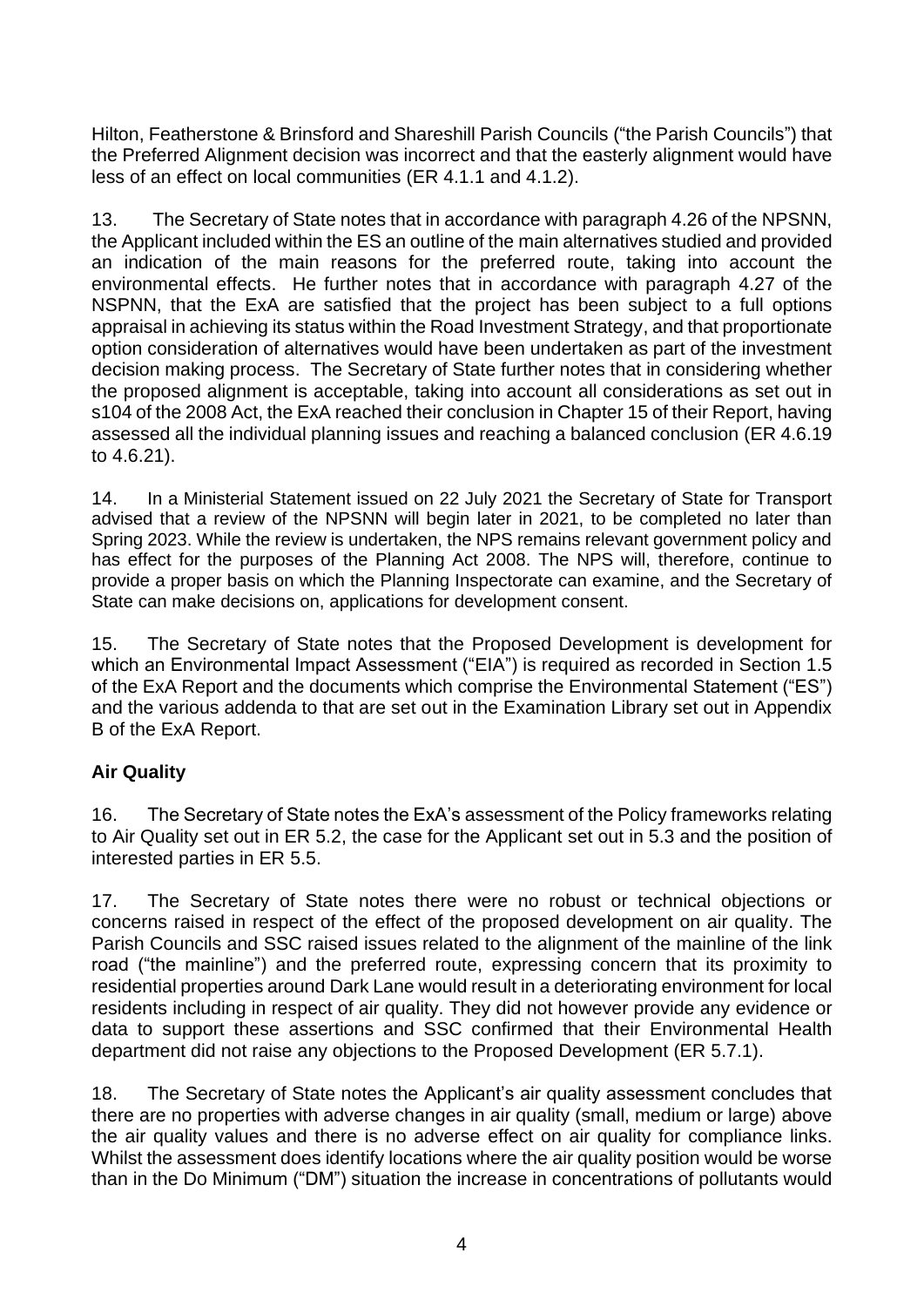be imperceptible or a small change as a result of the Proposed Development and would be below limit values or objectives (ER 5.7.2).

19. The Secretary of State notes that overall, the ExA were satisfied the Proposed Development would not result in significant adverse effects on air quality. He notes there are areas which would have increases in pollutant levels but that these would not perceptibly worsen concentrations in those areas already above any objective and would not result in concentrations exceeding objective levels or relevant statutory air quality thresholds. The ExA concluded that across the study area there would be a net benefit for air quality for sensitive receptors. The Secretary of State notes the ExA's view that the Proposed Development therefore is in compliance with paragraphs 5.9 and 5.10 of the NPSNN (ER 5.7.7, 15.3.10).

20. During construction there would be the potential for dust to affect air quality, with particular impacts on residential receptors in relatively close proximity to the works (ER 5.7.9). However, the ExA concluded that this could be appropriately mitigated and that there would be no other significant air quality effects resulting from construction of the Proposed Development (ER 15.3.9). The Secretary of State is content this this mitigation has been secured through the Order.

21. The Secretary of State notes that the ExA were satisfied that the Proposed Development would not result in unacceptable air quality impacts, it would meet the tests in the NPSNN and would not result in a significant effect or deterioration of air quality and would not adversely affect an Air Quality Management Area or any nature conservation sites and would not conflict with local policies (ER 5.7.10). The Secretary of State agrees with this conclusion.

## **Carbon emissions**

## **Background**

22. Section 104(3) of the 2008 Act states that the Secretary of State must decide an application for a national network Nationally Significant Infrastructure Project in accordance with the NPSNN except to the extent that one or more of subsections 104 (4) to (8) of the 2008 Act apply. These include not only where the Secretary of State is satisfied that the adverse impact of the proposed development would outweigh its benefits, but where the Secretary of State is satisfied that deciding the application in accordance with the NPSNN would: lead to the UK being in breach of any of its international obligations; lead to him being in breach of any duty imposed on him by or under any enactment; be unlawful by virtue of any enactment (ER 3.1.3). The UK's international obligations include the Paris Agreement, which was ratified by the UK Government in 2016, after the NPSNN was designated in 2014. This is translated in the UK by way of the carbon budgets set under the Climate Change Act 2008.

23. In June 2019 the Government announced a new carbon reduction 'Net Zero target' for 2050 which was given effect by the Climate Change Act 2008 (2050 Target Amendment Order 2019). This is a legally binding target for the Government to cut carbon emissions to net zero, against the 1990 baseline by 2050 (ER 5.2.15). The Climate Change Act requires five-yearly carbon budgets to be set 12 years in advance so as to meet the 2050 target. Six carbon budgets have been adopted. The time periods covering the fourth, fifth and sixth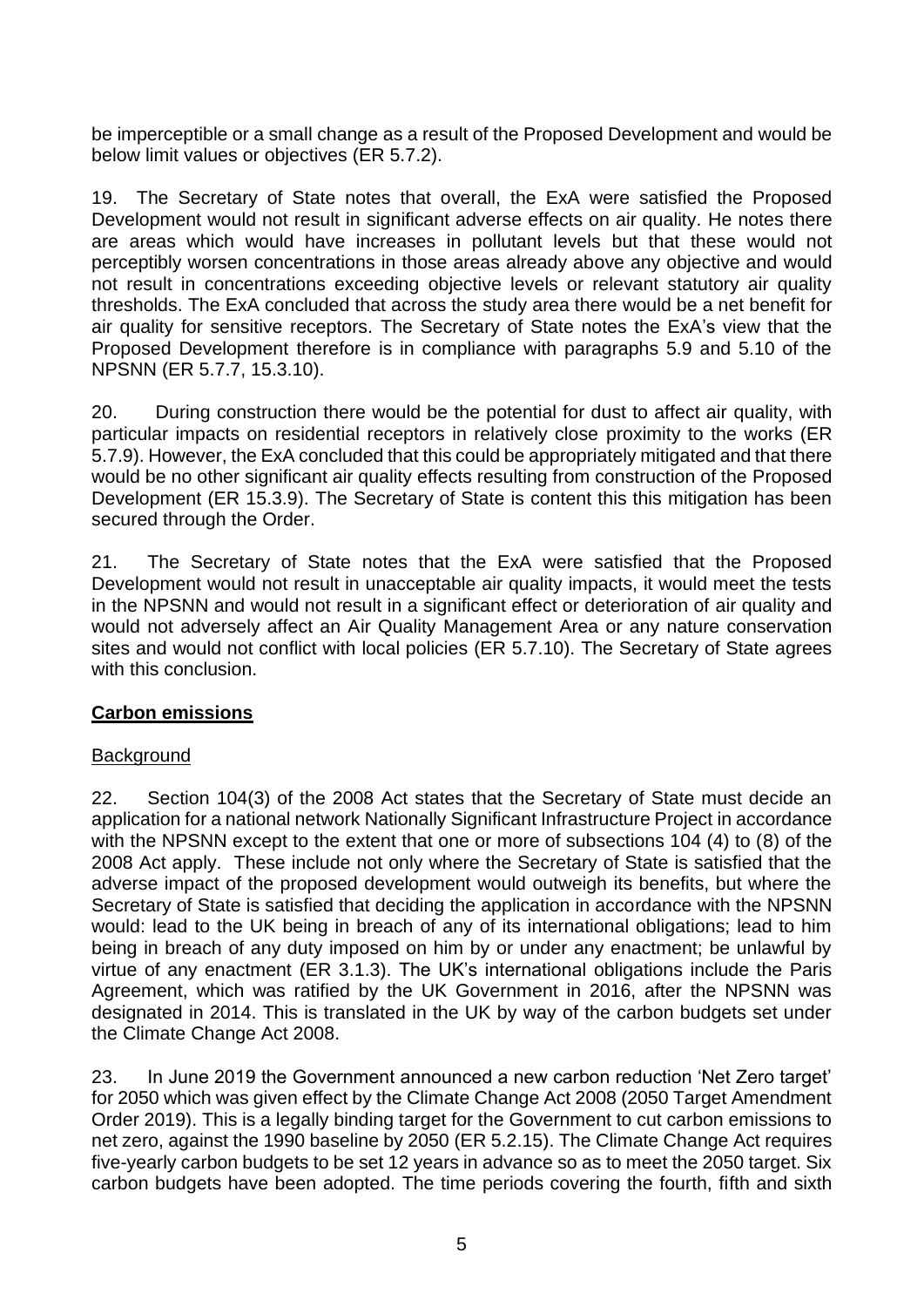budget are 2023-2027, 2028-2032 and 2033-2037 respectively. Achieving net zero will require future greenhouse gas emissions to be aligned with these and any future new or revised carbon budgets that may be set out by Government to achieve the target of net zero carbon by 2050.

24. The ExA set out that the NPSNN advises that traffic-related emissions are expected to continue to fall, and that there are therefore only very limited circumstances in which a highway proposal will lead to material adverse change in carbon emissions, on a scale that would bear on the achievement of the statutory carbon budget. The Secretary of State considers that this part of the ExA's report relates particularly to paragraph 3.8 and 5.17 of the NPSNN Paragraph 3.8 sets out that the impact of road development on aggregate levels of emissions is likely to be very small and that the impacts of road development need to be seen against significant projected reductions in carbon emissions as a result of current and future policies to meet the Government's legally binding carbon budgets. Paragraph 5.17 sets out that it is very unlikely that the impact of a road project will, in isolation, affect the ability of Government to meet its carbon reduction plan targets. The Secretary of State notes the ExA's view that this Proposed Development is not of sufficient scale to have such an effect (ER 5.7.11).

25. The Secretary of State notes that the ExA has considered the Government's carbon budgets which at the start of the Examination included the third (2018-2022), fourth (2023- 2027) and fifth (2028-2032). The ExA highlighted that Greenhouse Gas ("GHG") emissions (measured as carbon dioxide equivalent and referred to as "carbon emissions") for the Proposed Development in net terms between the Do-something ("DS") and Do minimum ("DM") scenarios as set out by the Applicant in its ES would result in a total increase of  $206,860$ tCO<sub>2</sub>e. Splitting these between construction  $(81,890$ tCO<sub>2</sub>e) and operation (121,730tCO2e) and across the relevant carbon budgets, given that the construction of the Proposed Development was then expected to take place in 2021-2024 and opening in 2024, the ExA set out that the Proposed Development would contribute to 0.0013% of the UK's carbon budget for the third carbon budget period. The Proposed Development's carbon emissions would equate to 0.0048% of the UK's carbon budget for the fourth carbon budget period and 0.0043% of the UK's carbon budget for the fifth carbon budget period (ER 5.7.12).

26. The Secretary of State notes that during the Examination, whilst the sixth carbon budget was not available, the ExA asked the Applicant about the recommendations for the sixth budget as set out in the Committee on Climate Change's ("the CCC") Sixth Carbon Budget report of 9 December 2020. This set out recommendations for the 2033 to 2037 period and recommended a net reduction of 78% between 1990 and 2035, representing the bringing forward of the previous 80% target by nearly 15 years. The Secretary of State notes that the ExA asked the Applicant to make an assessment against this proposed change in carbon emissions from the development in respect of the third, fourth and fifth carbon budgets, and to comment on what effect, if any, that this might have on the Government's ability to meet any revised target set by Parliament. The Applicant responded by stating as the third, fourth and fifth carbon budgets would remain the same following publication of the sixth carbon budget, the percentage contribution from the Proposed Development remains the same for these periods despite the Government's more ambitious carbon reduction target. When compared against the sixth carbon budget as set out in the CCC report (and which was later confirmed by the Carbon Budget Order 2021) the Applicant identified that GHG emissions from the Proposed Development represent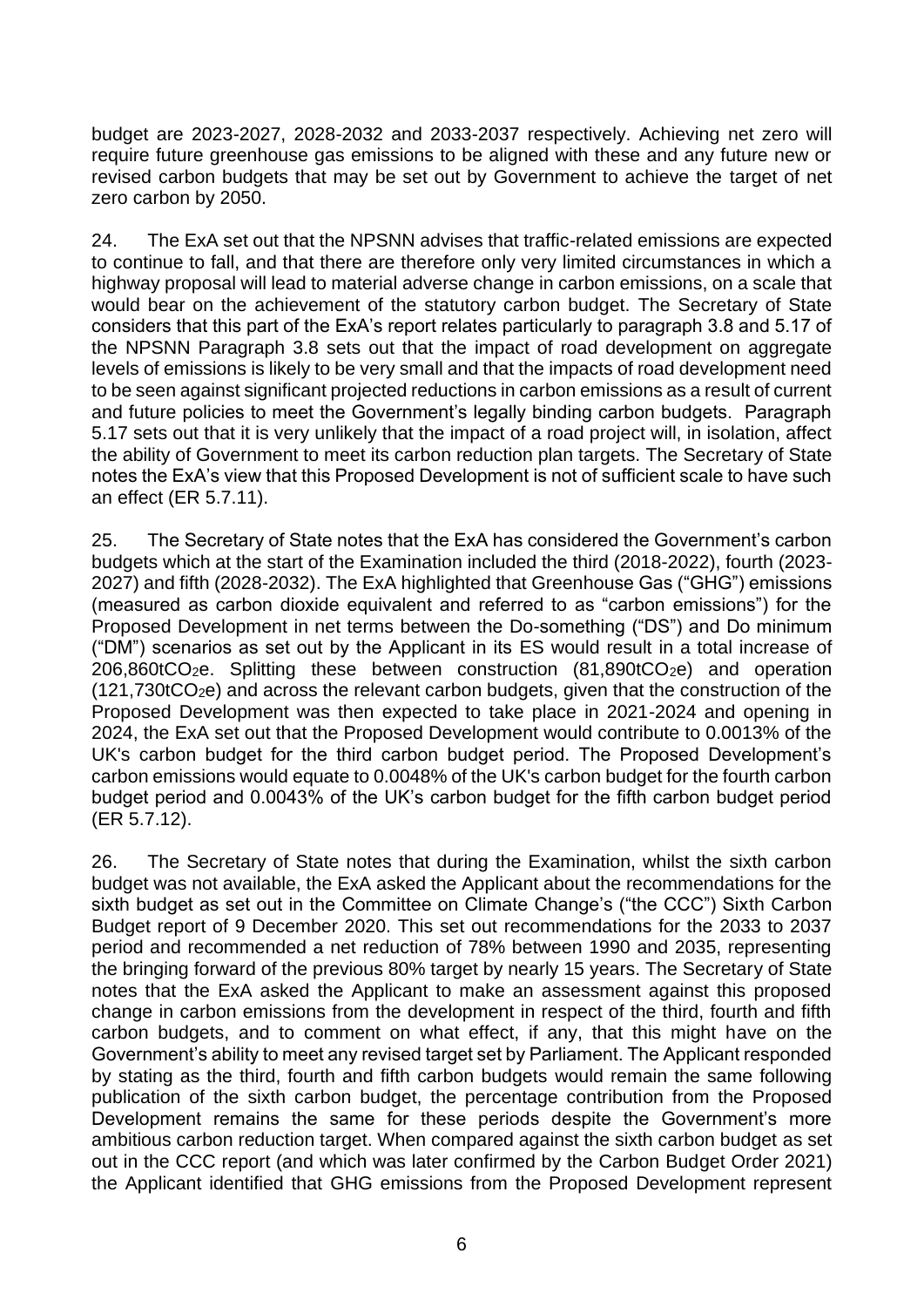0.0079% of that budget, which is a higher contribution than for the previous budgets, but which the Applicant considered was still well below a threshold of 1% of a given carbon budget. Therefore, the Applicant considered that their conclusion that *"the GHG impact of the Proposed Development would not have a material impact on carbon reduction targets as set by the UK government"* remained applicable (ER 5.7.13).

27. The Secretary of State notes that there were no substantive issues or concerns raised by any party with regard to the Applicant's assessment of the effects or broader implications in respect of carbon emissions (ER 5.7.15). The ExA considered that given the Applicant's comments regarding the CCC's Sixth Carbon Budget report and its advised budget allocations, there was unlikely to be a significant effect but advised that the Secretary of State may wish to consider the impact of carbon equivalent emissions for the operational phase of the Proposed Development in relation to the relevant carbon budget now that it is available and the cumulative impact of emissions for the NPSNN in the context of the revised net carbon target and other projects and programmes namely RIS1/RIS2 (ER 5.7.16). The ExA also advised that the Secretary of State may also wish to consider the impact of the sixth carbon budget and the 'Decarbonising Transport: a better, greener Britain' ("the Transport Decarbonisation Plan") (ER 5.7.14).

28. The Secretary of State therefore requested additional information from the Applicant with regard to the Proposed Development's compliance with the sixth carbon budget and the direct, indirect and cumulative likely significant effects of the Proposed Development with other existing and/or approved projects on climate.

### Sixth Carbon Budget

29. With regard to the Proposed Development's compliance with the sixth carbon budget, the Applicant responded on 23 August 2021 to the Secretary of State's request, setting out that the Proposed Development would contribute 0.0082% of the sixth carbon budget. The Applicant however noted that this assessment is conservative and likely to be an overestimate as the projected uptake of new electric vehicles is higher than the projections used in the national projections included in the version of Defra's Emissions Factor Toolkit that was available at the time and used to provide the assessment. The Applicant also referenced DfT's Transport Decarbonisation Plan published in July 2021 as outlining a number of commitments by the Government to remove all emissions from road transport to achieve the net zero target by 2050 which they argued would have a direct impact on road user emissions and was also not captured in their assessment. The Applicant also highlighted that in July 2021, the then Highways England published its own 2030/2040/2050 Net Zero highways plan that included a commitment to ensure its maintenance and construction activities become net zero by 2040 and road user emissions on the strategic road network become net zero by 2050.

30. The Secretary of State notes that the Applicant concluded in its letter of 23 August 2021 that the then predicted maximum impact on any carbon budget (including the sixth carbon budget) would be 0.0082% and that this would not have a material effect on the Government's ability to comply with carbon budgets. In response to the Secretary of State's follow up request of 22 December 2021 for additional information relating to the cumulative effects of the scheme on climate, the Applicant provided updated figures on the impact of the scheme on each of the carbon budgets using the newly available Emissions Factor Toolkit v11 which took account of the higher predicted uptake rates of electric vehicles. The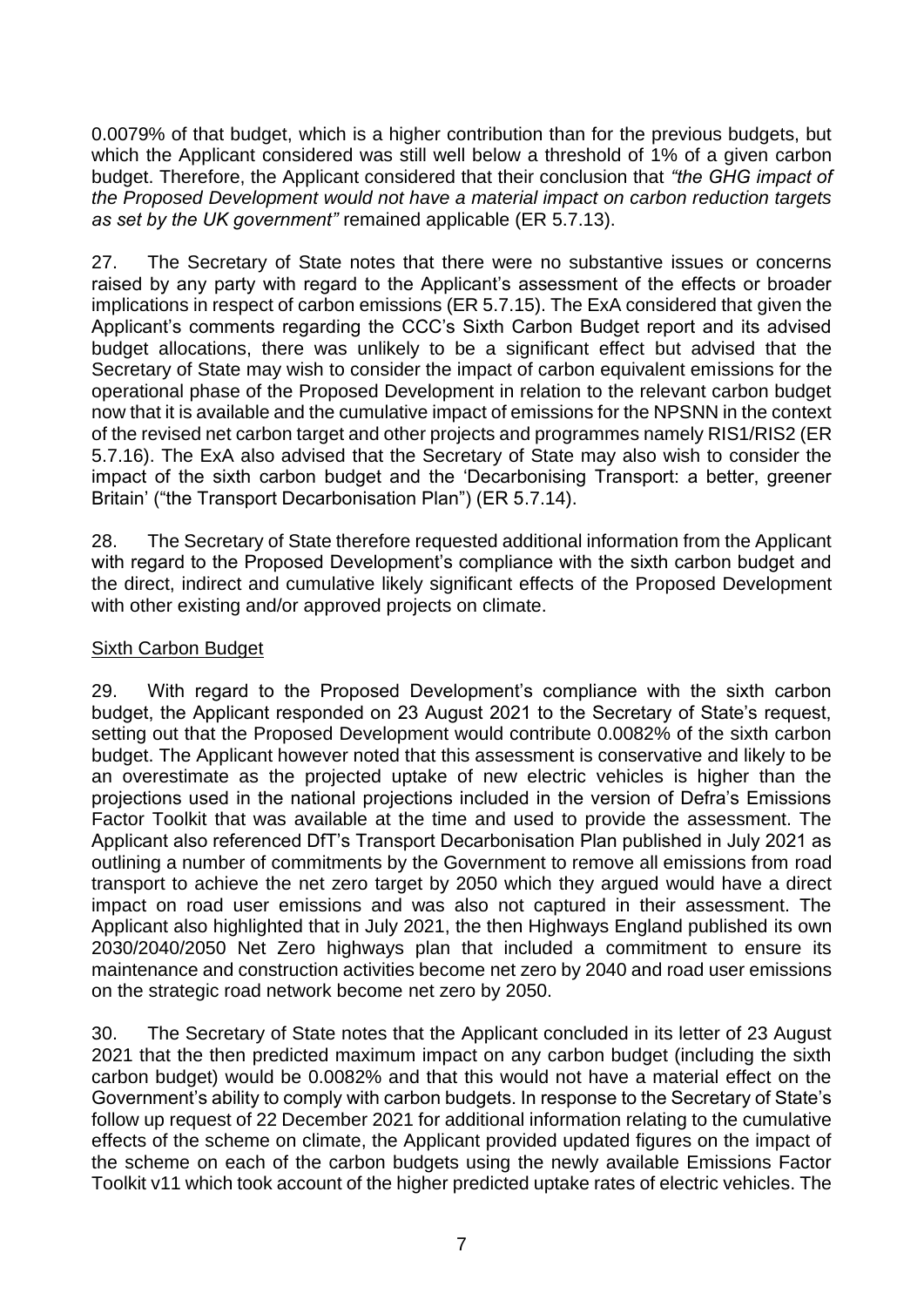Applicant also presented the results of its sensitivity test to reflect the policies in the Transport Decarbonisation Plan. The Secretary of State notes that the figures set out in the Applicant's latest assessment show that the Proposed Development's contribution to any carbon budget will be a maximum of 0.0061%. The Secretary of State notes that this figure is a lower impact on each of the carbon budgets than that considered by the ExA except in relation to the third carbon budget where the impact is now assessed as being slightly higher than that considered by the ExA (0.0352Mt  $CO<sub>2</sub>e$  in contrast to 0.0334mt  $CO<sub>2</sub>e$ ).

31. The Secretary of State considers that the majority of operational emissions related to the scheme result from vehicle usage and that the Transport Decarbonisation Plan includes a range of non-planning policies which will help to reduce carbon emissions over the transport network as a whole over time (including polices to decarbonise vehicles and radically reduce vehicle emissions) and help to ensure that carbon reduction commitments are met. Beyond transport, Government's wider policies around net zero such as 'The Net Zero Strategy: Build Back Greener' ("Net Zero Strategy"), published by Government in October 2021 sets out policies and proposals for decarbonising all sectors of the UK economy to meet the net zero target by 2050. It is against this background that the Secretary of State has considered the Proposed Development. The Secretary of State notes the Applicant's most recent assessment of the Proposed Development's impact on the carbon budgets takes account of the Transport Decarbonisation Plan and that no other party has questioned this assessment.

32. The Secretary of State acknowledges the importance of climate change at the local, national and international level and the contribution GHGs make to this. Section 6.2 of the latest IEMA guidance "Assessing Greenhouse Gas Emissions and Evaluating their Significance" ("the IEMA Guidance") notes that "*The 2050 target (and interim budgets set to date) are, according to the CCC, compatible with the required magnitude and rate of GHG emissions reductions required in the UK to meet the goals of the Paris Agreement, thereby limiting severe adverse effects"*. This guidance also sets out that, "*Carbon budgets allow for continuing economic activity, including projects in the built environment, in a controlled manner".*

33. The ExA refers to a significance threshold of 1% of a given carbon budget used by the Applicant (ER 5.7.13). The Secretary of State considers that there is no set significance threshold for carbon. The latest IEMA guidance at section 6.1 refers back to three overarching principles in its original 2010 guidance that it considered to be particularly relevant in considering significance: GHG emissions from all projects will contribute to climate change, the largest interrelated cumulative environmental effect; the consequences of a changing climate have the potential to lead to significant environmental effects on all EIA topics; and that GHG emissions have a combined environmental effect that is approaching a scientifically defined environmental limit and as such any GHG emission or reductions in these might be considered significant. The latest IEMA guidance states that it builds on those principles noting: when evaluating significance, all new GHG emissions contribute to a negative environmental impact, but some projects will replace existing development or baseline activity that has a higher GHG profile and the significance of a project's emissions should therefore be based on its net impact over its lifetime, which may be positive, negative or negligible; where GHG emissions cannot be avoided, the goal of the EIA process should be to reduce the project's residual emissions at all stages; where GHG emissions remain significant, but cannot be further reduced, approaches to compensate the project's remaining emissions should be considered.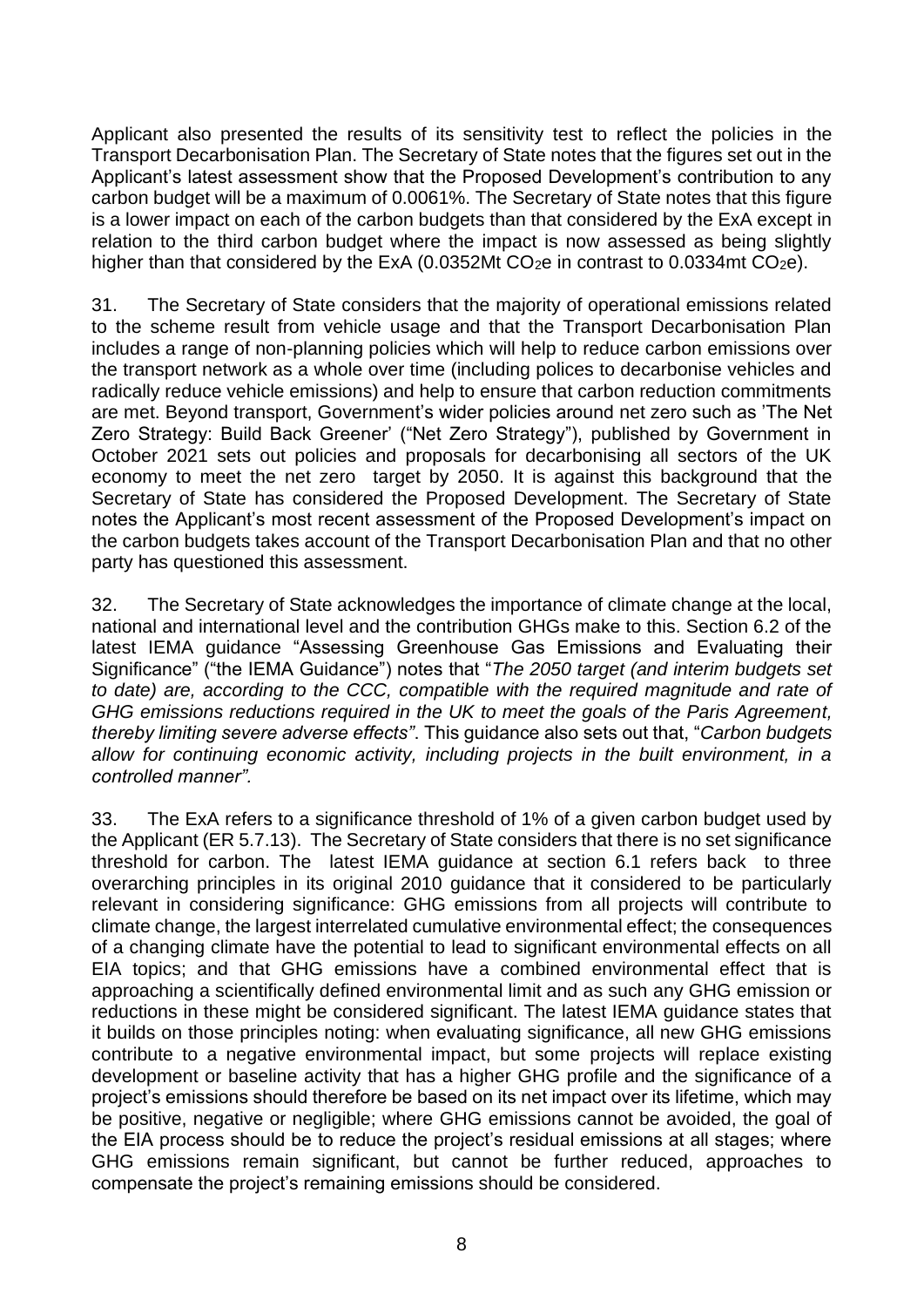34. The IEMA guidance considers that the crux of significance is not whether a project emits GHG emissions, nor even the magnitude of GHG emissions alone, but whether it contributes to reducing GHG emissions relative to a comparable baseline consistent with a trajectory towards net zero by 2050 (section 6.2). The IEMA guidance addresses significance principles and criteria in section 6.3 and Figure 5 and advises (amongst other things) that: a project that follows a 'business-as-usual' or 'do minimum' approach and is not compatible with the UK's net zero trajectory, or accepted aligned practice or area-based transition targets, results in significant adverse effects; a project that is compatible with the budgeted science-based 1.5 degree Celsius trajectory (in terms of rate of emissions reduction) and which complies with up-to-date policy and 'good practice' reduction measures to achieve that has a minor adverse effect that is not significant - such a project may have residual emissions but it is doing enough to align with and contribute to the relevant transition scenario to keep the UK on track towards net zero by 2050 with at least a 78% reduction by 2035 and thereby potentially avoiding significant adverse effects; and a project that achieves emissions mitigation that goes substantially beyond the reduction trajectory, or substantially beyond existing and emerging policy compatible with that trajectory, and has minimal residual emissions, is considered to have negligible effect that is not significant and such a project is playing a part in achieving the rate of transition required by nationally set policy commitments.

35. The Secretary of State notes that the scheme will result in an increase in carbon emissions but that the view reached by the ExA is that it will not be so significant that it would materially impact on the ability of Government to meet its carbon reduction targets (ER 15.3.11). The Secretary of State does not consider that net zero means consent cannot be granted for development that will increase carbon emissions. The Secretary of State considers that, as set out in paragraph 5.18 of the NPSNN, it is necessary to continue to evaluate whether (amongst other things) the increase in carbon emissions resulting from the Proposed Development would have a material impact on the ability of Government to meet its carbon reduction targets. As set out above, the carbon budgets should meet the goals of the Paris Agreement meaning a proposal which is compatible with the 2050 target and interim carbon budgets is consistent with the approach to addressing the severe adverse effects of climate change. The Secretary of State considers this aligns with the approach to significance set out in the most recent IEMA Guidance. The Secretary of State considers that the approach set out in the NPSNN continues to be relevant in light of international obligations and domestic obligations related to reducing carbon emissions that have come into force since the NPSNN was designated. The Secretary of State notes that the carbon budgets are economy-wide and not just targets in relation to transport. The scheme's contribution to overall carbon levels is very low and the Secretary of State agrees with the ExA that its contribution will not have a material impact on the ability of Government to meet its legally binding carbon reduction targets.

36. In relation to mitigation, the Secretary of State notes that, with regard to construction the Applicant's ES sets out that these impacts will be mitigated through the CEMP. Emissions relating to the operational phase, other than vehicle usage, will be reduced where possible through measures such as the use of energy efficient lighting (see section 14.8 of Chapter 14 of the ES). The Secretary of State is content that these measures will help to reduce carbon emissions where this is possible and that such measures are secured by requirements in the DCO.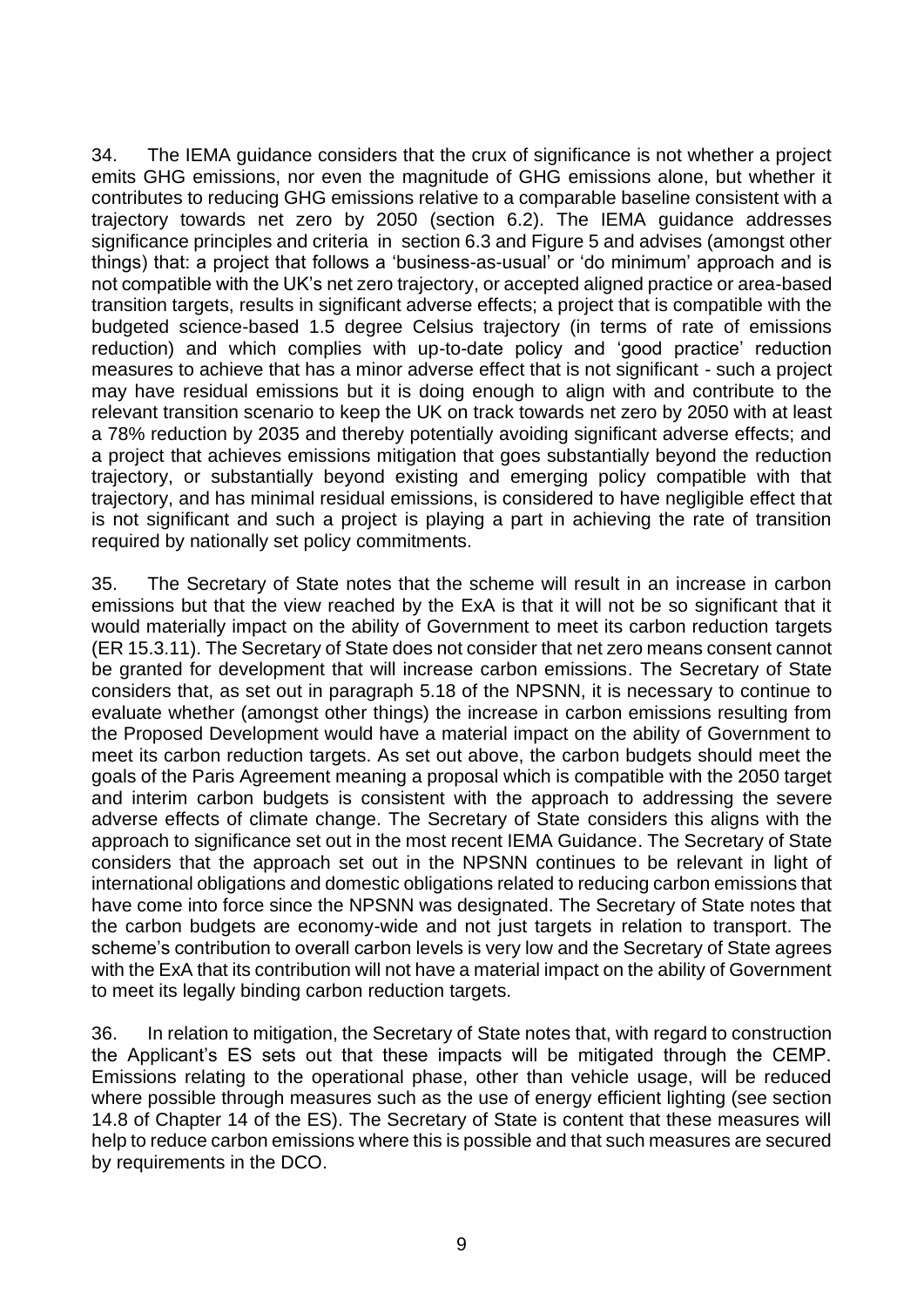37. With regard to the Paris Agreement, the UK announced its Nationally Determined Contribution ("NDC") in December 2020. NDCs are commitments made by the Parties (including the UK) under the Paris Agreement. Each Party's NDC shows how it intends to reduce its greenhouse gas emissions to meet the temperature goal of the Paris Agreement. The UK's NDC commits it to reduce net GHG emissions by at least 68% by 2030 compared to 1990. This represents an increase of ambition on the fifth carbon budget, which covers the period 2028-2032. The Net Zero Strategy: Build Back Greener, published by Government in October 2021, sets out how the UK will therefore need to overachieve on the fifth carbon budget to meet its international climate targets and stay on track for the sixth carbon budget. This strategy sets out the action Government will take to keep the UK on track for meeting the UK's carbon budgets and 2030 NDC and establishes the UK's longer-term pathway towards net zero by 2050. The Secretary of State is content that consenting the Proposed Development will not impact on the delivery of this strategy and will not lead to a breach of the UK's international obligations in relation to the Paris Agreement or any domestic enactments or duties.

38. Overall, the Secretary of State considers that: over time the net carbon emissions resulting from the operation of the scheme will decrease as measures to reduce emissions from vehicle usage are delivered; the magnitude of the increase in carbon emissions resulting from the Proposed Development is below 0.01% of any carbon budget and therefore small; and there are policies in place to ensure these carbon budgets are met, such as the Transport Decarbonation Plan and NH's own Net Zero Highway Plan published in July 2021. The Secretary of State is satisfied that the scheme is compatible with these policies and that the small increase in emissions that will result from the scheme can be managed within Government's overall strategy for meeting net zero. The Secretary of State considers that there are appropriate mitigation measures secured in the DCO to ensure carbon emissions are kept as low as possible and that the scheme will not materially impact the Government's ability to meet its net zero targets.

#### Assessment of Cumulative Impact of GHG emissions

39. The Secretary of State sought additional information from the Applicant on 9 August 2021 on the cumulative impact of GHG emissions. Following the Applicant's response of 23 August 2022, the Secretary of State made a further request for information relating to this matter on 22 December 2022. The Applicant responded to this on 26 January 2022.

40. The Secretary of State notes the Applicant's responses set out that the assessment of cumulative impacts of the scheme on climate was undertaken in line with DMRB guidance. The Applicant sets out that an assessment of GHG emissions (assessed as carbon dioxide equivalent emissions and referred to here as carbon emissions) with regard to construction and operational effects of the Proposed Development is included in [Chapter](https://infrastructure.planninginspectorate.gov.uk/wp-content/ipc/uploads/projects/TR010054/TR010054-000158-TR010054%20M54%206.1%20Environmental%20Statement%20Chapter%2014.pdf)  [14](https://infrastructure.planninginspectorate.gov.uk/wp-content/ipc/uploads/projects/TR010054/TR010054-000158-TR010054%20M54%206.1%20Environmental%20Statement%20Chapter%2014.pdf) (Climate) of the ES. The information contained in Chapter 14 sets out that the assessment of carbon emissions from the Proposed Development was separated into emissions during construction and emissions during operation. With regard to construction, the carbon assessment includes an assessment of construction activities, embodied carbon in raw materials, transportation of materials to site and land use change. The assessment relating to the operation of the scheme includes emissions from motorised users and maintenance.

41. The Secretary of State also notes that as stated in the Applicant's response of 23 August 2021, the Applicant's ES sets out that the study area adopted for the carbon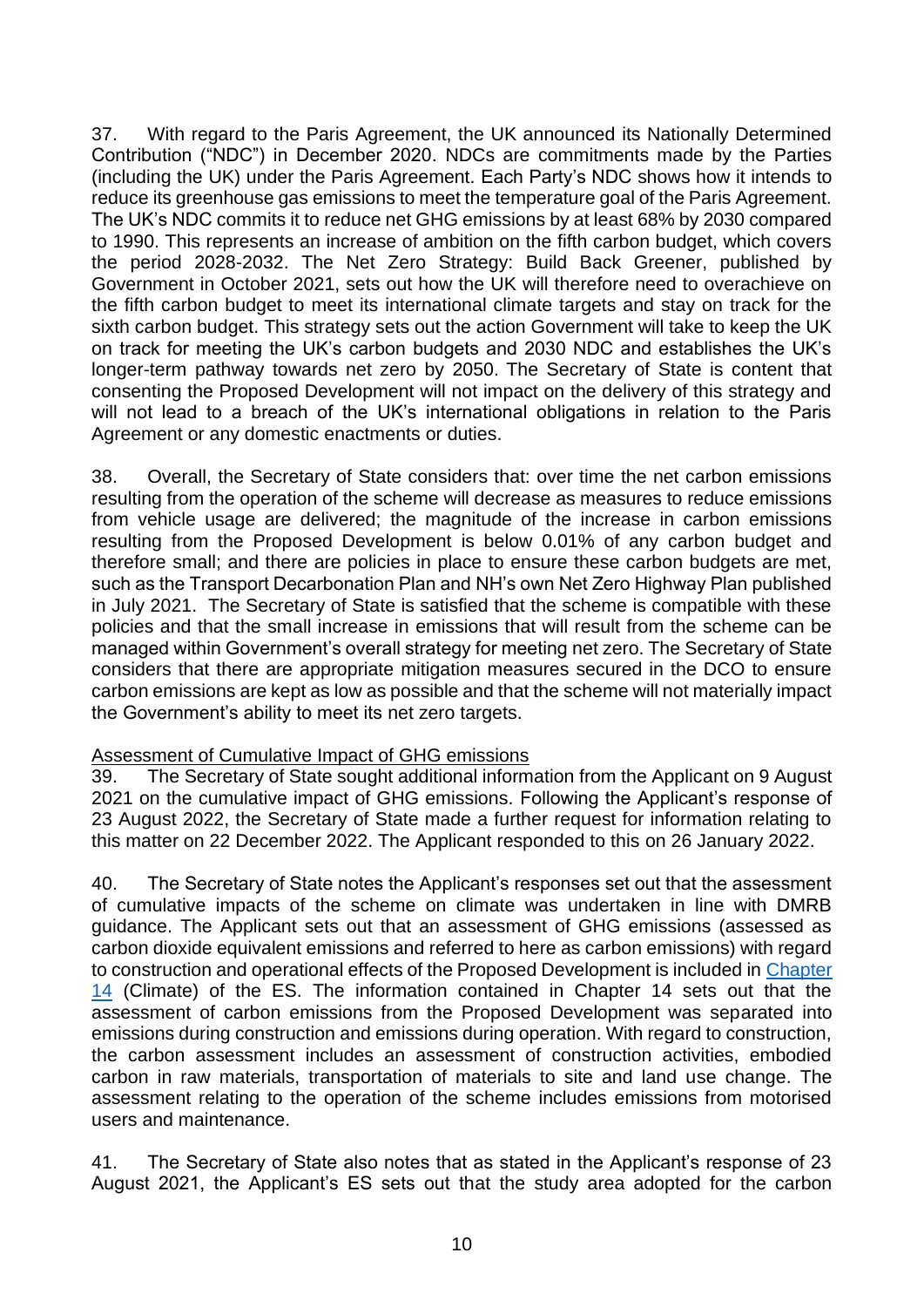emissions assessment covers all direct carbon emissions (those arising from construction and operational activities undertaken within the Proposed Development's boundary) and indirect carbon emissions (those associated with construction materials and the transportation of materials and waste). The spatial extent of this assessment comprises the area of construction works falling within the Proposed Development's boundary and with regard to operational carbon emissions, the study area includes both direct emissions arising from energy use within the Proposed Development's boundary as well as emissions from road users on the road network within and beyond the Proposed Development's boundary, as set out in the Proposed Development's traffic model contained in the Transport Assessment Report.

42. The Secretary of State notes that the Applicant's response of 26 January 2022 set out that the traffic model used to support the scheme assessment is inherently cumulative with regard to operational carbon emissions. This is because traffic models include data on the emissions resulting from the Proposed Development and the adjoining Strategic Road Network and the local road network as well as other schemes promoted by the Applicant in the vicinity of the scheme that have a high certainty of being progressed. The Applicant also sets out that this was informed by discussion with the local planning authority and took account of national Government regional growth rates.

43. With regard to operational carbon, the Applicant's approach to assessing the impact on carbon emissions is to consider the changes in carbon emissions resulting from the Proposed Development by comparing changes in the road traffic on the Strategic Road Network and local road network between the 'without scheme scenario' and the 'with scheme scenario', with the former providing the baseline for assessment. The Applicant considers that this takes into account the Proposed Development and all other developments likely to have an influence on the Proposed Development and on the area the Proposed Development is likely to influence. The Applicant considers that as both the with and without scheme scenario includes all likely developments and traffic growth factors it is inherently cumulative.

44. The Secretary of State notes that the ExA suggested that a cumulative assessment should be undertaken in relation to the RIS (ER 5.7.16). The Secretary of State also notes that the Applicant has sought to rely on R (Transport Action Network) v Secretary of State for Transport and Highways England (2021) EWHC 2095 in their response of 23 August 2021 to the effect that the total amount of GHG emissions from the schemes listed in RIS2 is de minimis in the context of appropriate comparators for assessing the effect on climate change. However, the Secretary of State notes the context of that case and the Court's conclusion that a RIS is essentially a high level strategy document, rather than an environmental-decision making document which was required to be supported by an environmental assessment of the type required for the Proposed Development.

45. The Secretary of State considers that as there is no single prescribed approach to assessing the cumulative impacts of carbon emissions, there are a number of ways such an assessment can acceptably be undertaken and that this does not necessarily need to be done at RIS level. Furthermore, the Secretary of State considers that whilst an assessment at RIS level would provide a cumulative assessment of the RIS schemes that are planned or being delivered and the combined emissions from the RIS2 schemes are considered to be de minimis, it would not capture development in the surrounding area to the Proposed Development that could also have an impact. The Secretary of State also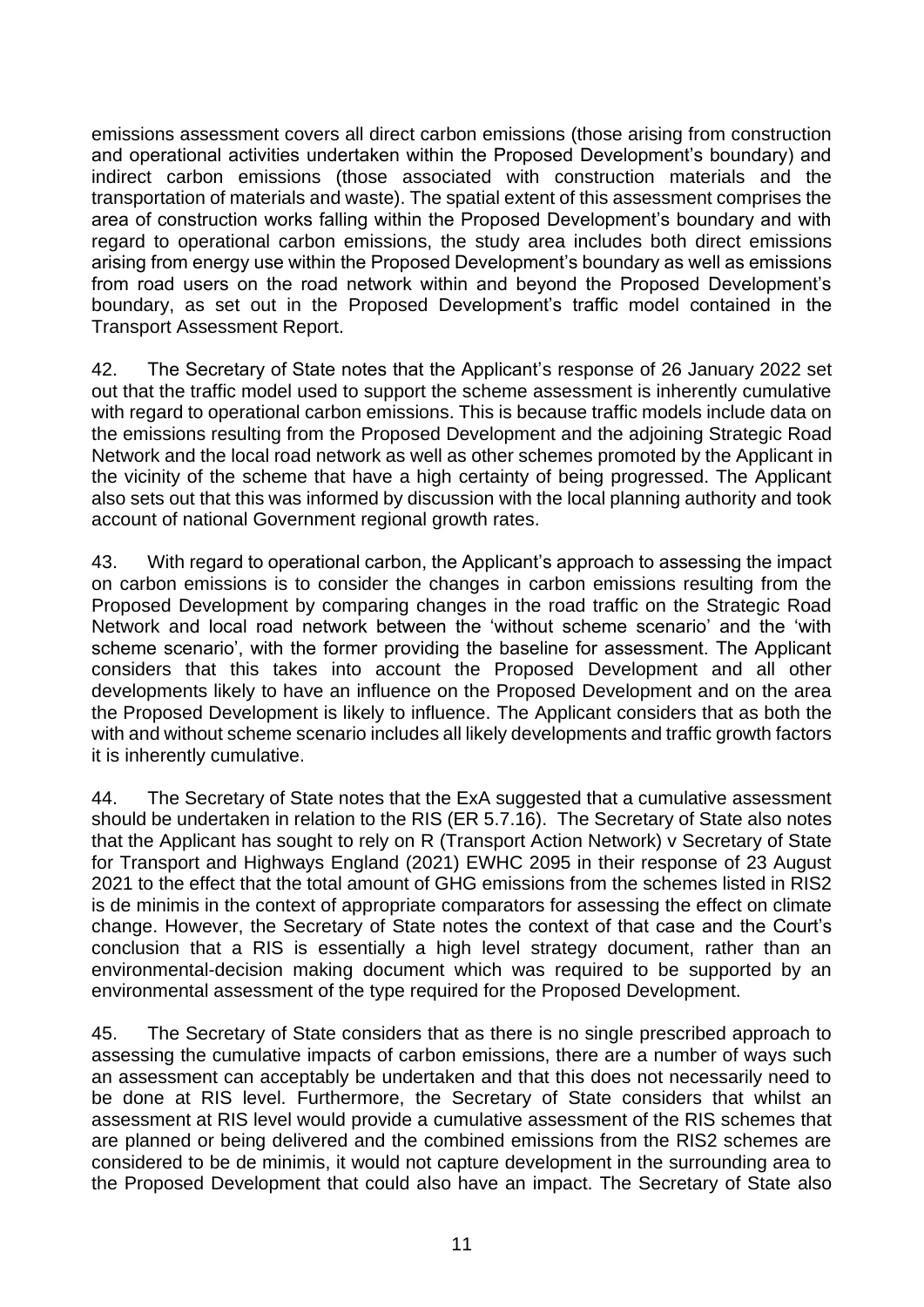notes that the impact and effect of carbon emissions on climate change, unlike other EIA topics, is not limited to a specific geographical boundary and that the approach that needs to be taken to assess the cumulative impact of carbon emissions is different than for other EIA topics. Noting this and that there is no defined distance for assessing the impact of carbon emissions, the Secretary of State considers that the Applicant's approach to assessing the impact of the Proposed Development on carbon is acceptable as it takes into account the Proposed Development and all other developments likely to have an influence on the Proposed Development and on the area the Proposed Development is likely to influence. The Secretary of State considers that the assessment is proportionate and reasonable in relation to the information the Applicant would have access to to enable the impacts of carbon to be understood and accounted for in the decision-making process. The Secretary of State considers that the Applicant's approach overall, to both the assessments of the Proposed Development's impact on carbon emissions and its cumulative impact is adequate, as journeys will not begin and end within the Proposed Development's boundary.

46. With regard to assessing the cumulative impact of the emissions on climate and the scale used in this assessment, the Applicant has set out that carbon budgets (which as set out above aim to limit the significant effects of climate change) are only set out at a national scale and that these are themselves cumulative as they are a sum of carbon emissions for a range of sectors. The Applicant considered that it was unable to produce a baseline at a local or regional scale and that there was therefore no reasonable basis upon which it can assess the effects of carbon emissions for anything other than at the national level. The Secretary of State accepts that the only statutory carbon targets are those at a national level and notes that neither the Applicant nor any other party has suggested that there are non-statutory carbon targets at any other level that may need to be considered.

47. As well as being a requirement of the NPSNN, the Secretary of State considers that assessing a scheme against the carbon budgets is an acceptable cumulative benchmark for the assessment for EIA purposes with regard to both construction and operation. This is because carbon budgets account for the cumulative emissions from a number of sectors and it is therefore appropriate to consider how the carbon emissions of the Proposed Development compare against this.

48. Overall, the Secretary of State considers that the information provided by the Applicant with regard to the impact of the scheme on carbon emissions (including the cumulative effects of carbon emissions from the scheme with other existing and/or approved projects in relation to construction and operation) is sufficient to assess the effect of the development on climate matters and represents the information that the Applicant can reasonably be required to compile having regard to current knowledge.

49. With regard to the cumulative impact on climate adaptation, the Applicant noted that the "In-combination climate change impact assessment" included in the ES did not identify the potential for significant combined impacts of future climate change and the scheme on identified receptors in the surrounding environment.

50. In its response of 23 August 2021, the Applicant supplemented this assessment with an additional assessment to consider whether other strategic transport infrastructure beyond the boundary of the scheme, which may, when subject to climate impacts, have consequences that exacerbate likely significant effects. The Applicant concluded that the assessment demonstrated that the Proposed Development will improve the resilience of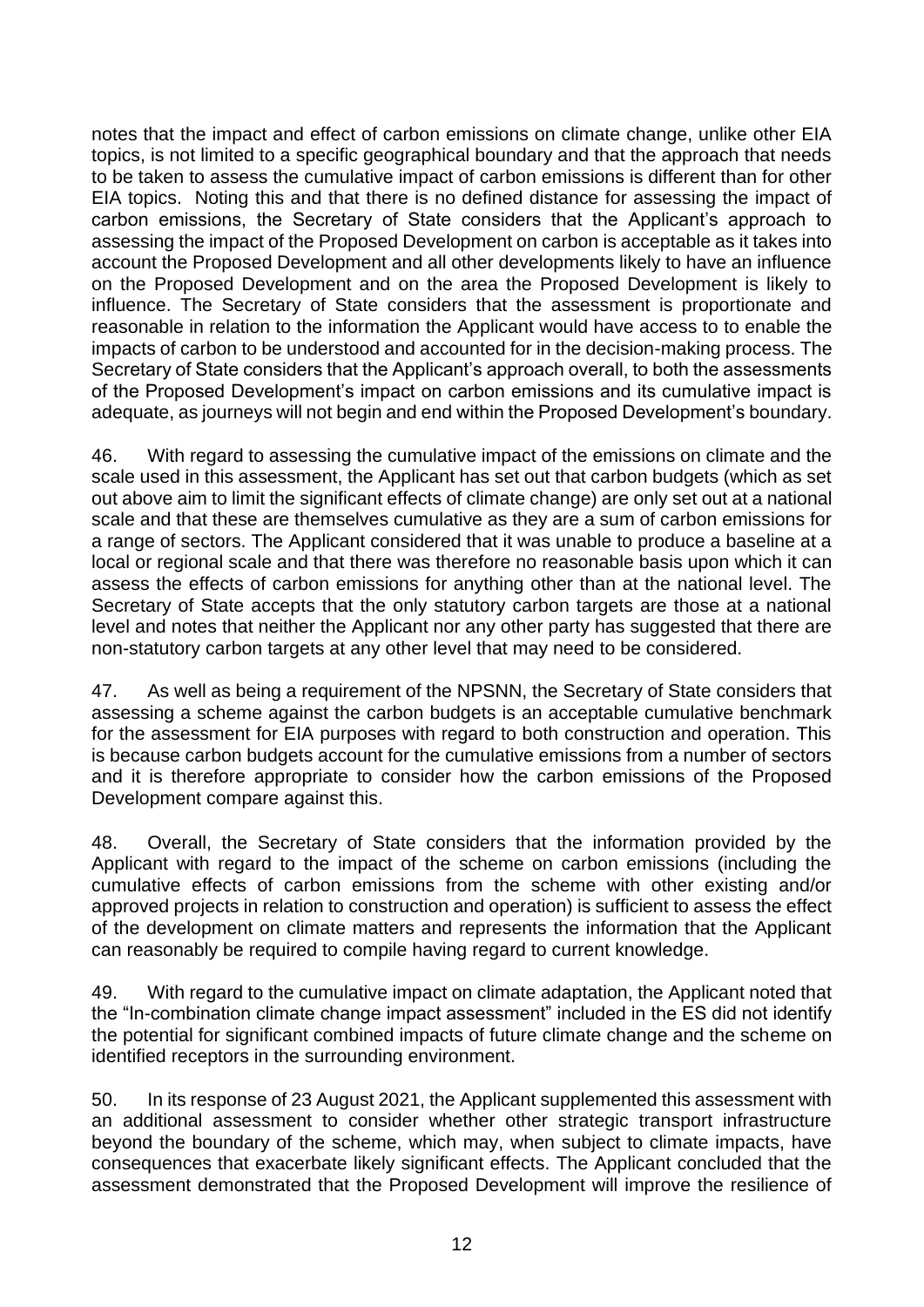the Strategic Road Network to the effects of climate change. The Secretary of State notes that this was not disputed by any party.

51. Overall, the Applicant set out in its response of 23 August 2021 that the cumulative effects of the scheme in relation to climate vulnerability were assessed as part of their original ES as set out above, and there would be no significant cumulative climate vulnerability effects associated with the scheme. The Secretary of State accepts this conclusion.

#### **Conclusion**

52. The Secretary of State is satisfied that both the assessment in the ES and the Applicant's responses to the Secretary of State's consultation questions relating to climate have been drafted by competent experts. The Secretary of State considers that the information provided by the Applicant in response to its consultations is 'any other information' for the purposes of the EIA Regulations as it, builds on previously provided information, and that parties have been given sufficient opportunity to comment on this. The Secretary of State is content that the Applicant has adequately assessed the likely significant effects of the Proposed Development on climate and its cumulative impacts on climate taking account of both construction and operation as required by the 2017 Regulations and this information has been taken into consideration when assessing whether development consent should be granted.

53. The Secretary of State is aware that all emissions contribute to climate change. Whilst the Proposed Development will result in an increase in carbon emissions, as set out above, the Secretary of State considers that the Proposed Development is consistent with existing and emerging policy requirements to achieve the UK's trajectory towards net zero. The Secretary of State therefore considers the Proposed Development's effect on climate change would be minor adverse and not significant and this assessment aligns with the IEMA guidance. The Secretary of State is satisfied that that the scheme complies with the NPSNN, will not lead to a breach of any international obligations that result from the Paris Agreement or Government's own polices and legislation relating to net zero.

54. Given that the scheme will increase carbon emissions, it is given negative weight in the planning balance. However, the Secretary of State considers that weight also needs to be given to the Transport Decarbonisation Plan that will mean operational emissions reduce over time and that in relation to climate change adaption the Proposed Development attracts positive weight in the planning balance.

#### **Biodiversity, Ecology and the Natural Environment**

55. The Secretary of State notes the policy framework relating to biodiversity, ecology and the natural environment as set out in ER 6.2, the Applicant's case set out in ER 6.3 and the position of Interested Parties set out in ER 6.5.

56. The Secretary of State notes that the ExA having reviewed the ES, is satisfied that the Applicant has undertaken a thorough and rigorous characterisation of the natural environment and geological assets affected by the Proposed Development, both directly and indirectly (ER 6.7.1).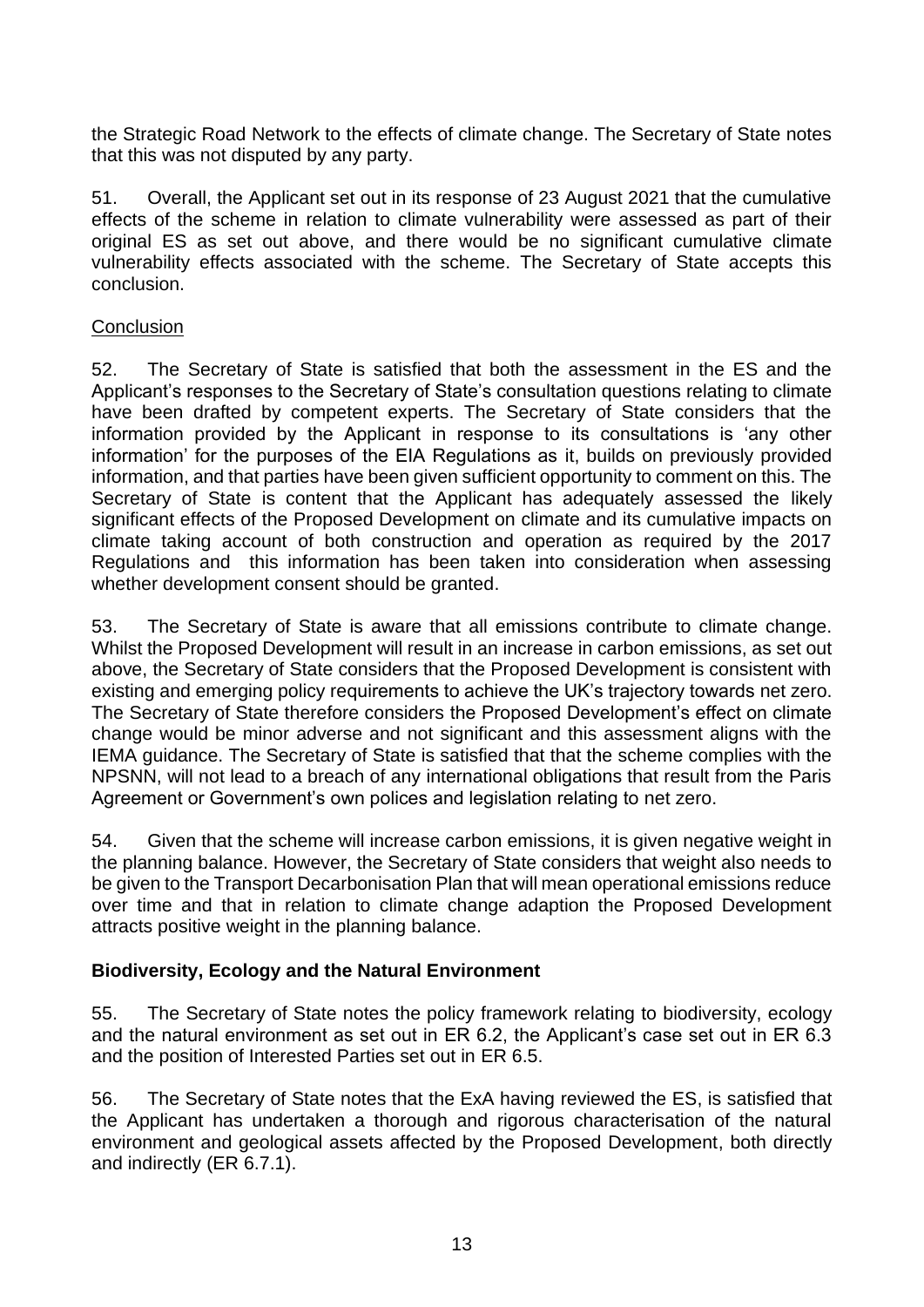57. The ExA considered that in the absence of any evidence to the contrary, there would be no significant adverse effects on nationally designated sites (in this case Sites of Special Scientific Interest) (ER 6.7.3, and 15.3.14). The Secretary of State notes that there would however be adverse effects on locally designated wildlife sites, the Lower Pool Site of Biological Importance/Local Wildlife Site ("SBI/LWS") and the Brookfield Farm, Shareshill LWS and SBI with regard to direct and indirect effects. This would be from the physical loss of habitat and from on-going operational effects because of the location of the Proposed Development (ER 6.7.4). These effects could not be mitigated but the ExA were satisfied that they would be compensated for at an appropriate level (ER 6.8.1 and ER 15.3.14).

58. The Secretary of State notes that there are two areas of ancient woodland within the site, Whitegreaves Wood and Brookfields farm (ER 6.3.30). Following changes to the application there would no longer be any direct loss of ancient woodland but as some of the development would be within 15m of the ancient woodland, the ExA stated that it would be reasonable to assume that this ancient woodland would effectively be lost due to effects on the rooting systems and increases in air pollution (ER 6.7.8). The ExA noted that such indirect effects cannot be avoided and consent for the Proposed Development should not therefore be granted unless the need for and benefits of the Proposed Development outweigh the loss (ER 15.3.16). The Secretary of State is satisfied that the potential impact on ancient woodland is outweighed by the overall benefits of the scheme. The Secretary of State notes that as an irreplaceable resource the loss of ancient woodland cannot be mitigated but is satisfied that the Applicant has sought to provide compensation near to the two ancient woodland locations, in a ratio of 7:1 which is agreed with Natural England ("NE") (ER 6.7.9).

59. The Secretary of State notes discussion took place around the location of the compensatory habitat for bats and that whilst the Applicant maintained that there would be no significant effect on bats from the location of the mitigation habitat on the west side of the mainline, the ExA concluded that the significance of the adverse effects would be greater (ER 6.7.24 and 6.7.29). The ExA, utilising the Applicant's own level of impact descriptive criteria as set out in Table 8.3 of Chapter 8 of their ES, concluded that there would be effects of moderate adverse significance on bats. The Secretary of State notes again that consent should be refused unless the benefits of the Proposed Development outweigh the harm (ER 15.3.16). The Secretary of State agrees with the ExA's assessment of harm but is satisfied that this is outweighed by the overall benefits of the scheme set out in paragraph 121 (ER 15.4.10).

60. The Secretary of State notes that concern was raised that the precautionary approach that had been followed by the Applicant with regard to Great Crested Newts ("GCN") had led to there being more mitigation provided as part of the Proposed Development than was necessary, particularly with regard to the number of ecological ponds (ER 6.7.33). The Secretary of State notes that the October changes (changes to the application accepted in October 2020) included a more robust assessment of GCN populations taking account of surveys undertaken in 2020. The ExA noted that although a 500m zone to consider the effect on GCN represents a cautious approach, an appropriate precautionary approach has been taken by the Applicant with appropriate mitigation provided (ER 6.7.34 and 15.3.14).

61. The Secretary of State is content that there would no unacceptable effects on other habitats and protected species (ER 6.8.1). The ExA have concluded that following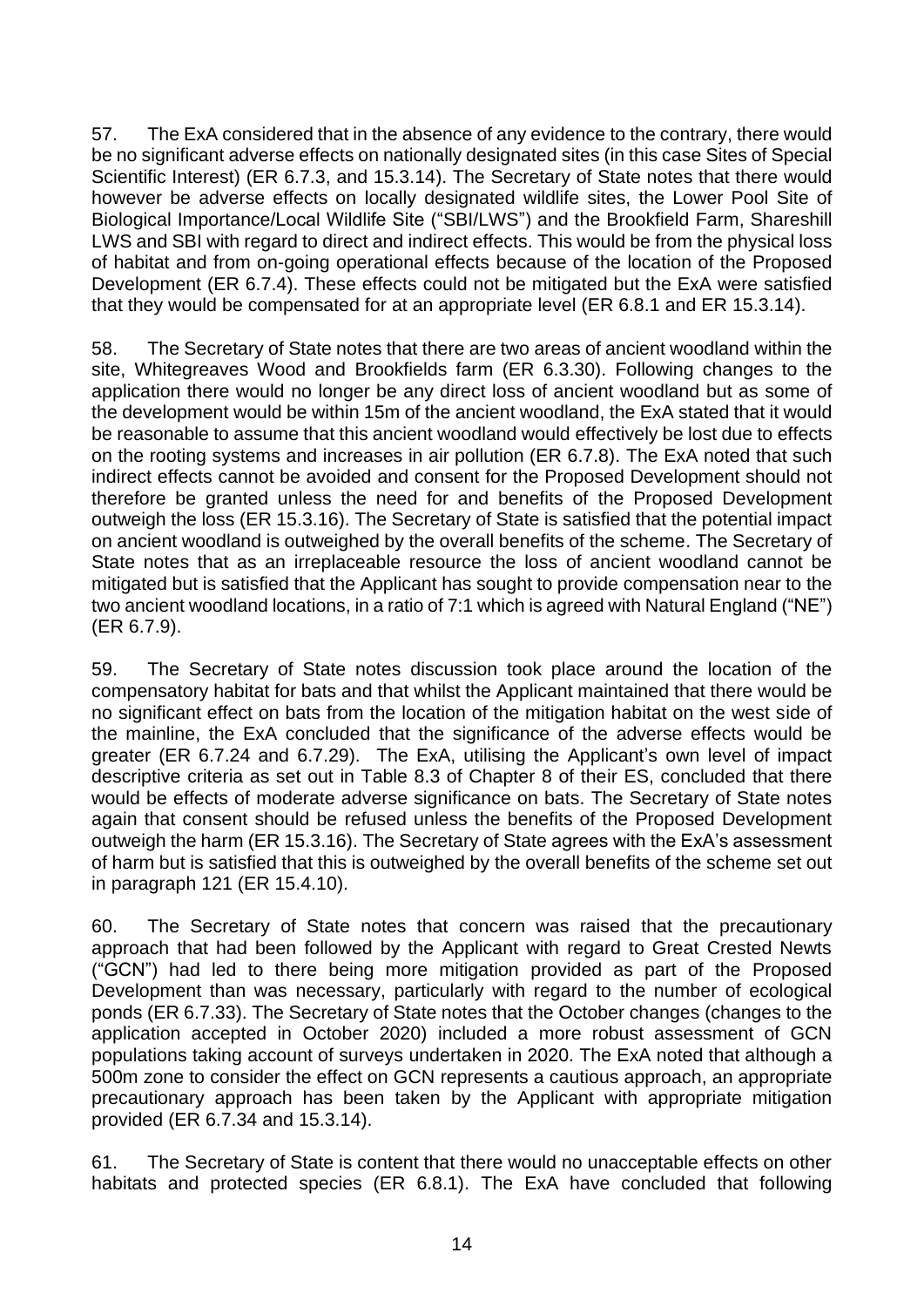completion of the Proposed Development there would be a significant positive effect as a result of the development on biodiversity as a whole as evidenced by the offsetting matrix. Taking all relevant documents and policies into account, the Secretary of State agrees with the ExA's conclusions as set out in ER 6.8.1 and is content with the ExA's consideration that the effect would be beneficial and should be given moderate weight and would accord with the United Nations Environmental Programme Convention on Biological Diversity of 1992. The Secretary of State has had regard to that Convention in accordance with regulation 7 of the Infrastructure Planning (Decisions) Regulations 2010 (ER 6.7.39 and 6.7.40).

### **Cultural Heritage including Archaeology**

62. The Secretary of State notes the case for the Applicant on this matter as set out in ER 7.3 and for other Interested Parties in ER 7.2 and 7.5.The Secretary of State notes that the baseline conditions and identification of heritage assets within the study area are set out in the ES and that the Applicant identified a list of designated and non-designated heritage assets in Appendix 6.1 of the ES with the ES Chapter setting out a detailed description of the assets, including their significance (ER 7.7.1). The ExA considered that information provided in the ES is sufficiently comprehensive to take account of the significance of heritage assets and to understand the impacts of the Proposed Development on significance (ER 15.3.17). The Secretary of State has no reason to disagree with this.

#### **Hilton Park**

63. The Secretary of State's notes that the area of greatest dispute was around the Hilton Park, its assessed significance, the impact of the Proposed Development on Hilton Park and the potential effects of the proposed mitigation. The ExA noted that the conclusions drawn in respect of these matters and in terms of Hilton Park overall, flow into matters related to the significance and effect of the Proposed Development on certain designated built assets. These designated built heritage assets are located within the Park and it forms their setting and the conclusions in respect of Hilton Park therefore have implications in terms of those heritage assets' significance and the effect of the Proposed Development thereon (ER 7.7.4). The Secretary of State notes the ExA's view that Hilton Park is not a Registered Park and Garden, and it is not therefore a designated heritage asset in the context of paragraph 5.123 of the NPSNN but that they concluded, based on SSC's definition, that it is reasonable to conclude that Hilton Park can be considered to be a non-designated heritage asset in the context of paragraph 5.125 of the NPSNN (ER 7.7.5).

64. The Secretary of State notes that the Applicant ascribes a medium value to the Park, but that this was questioned by Allow, due to the association with Repton, a late 18<sup>th</sup> Century landscape gardener. The Secretary of State notes the ExA's consideration of this and conclusion that they are satisfied that the Applicant has ascribed a reasonable value to the asset on the basis of the current information and condition of the Park, its designations and historic associations (ER 7.7.12).

65. The Secretary of State notes that the park has already been subject to development which has affected its significance. The ExA set out that this must be considered in the understanding of its current significance (ER 7.7.10). The ExA acknowledge that the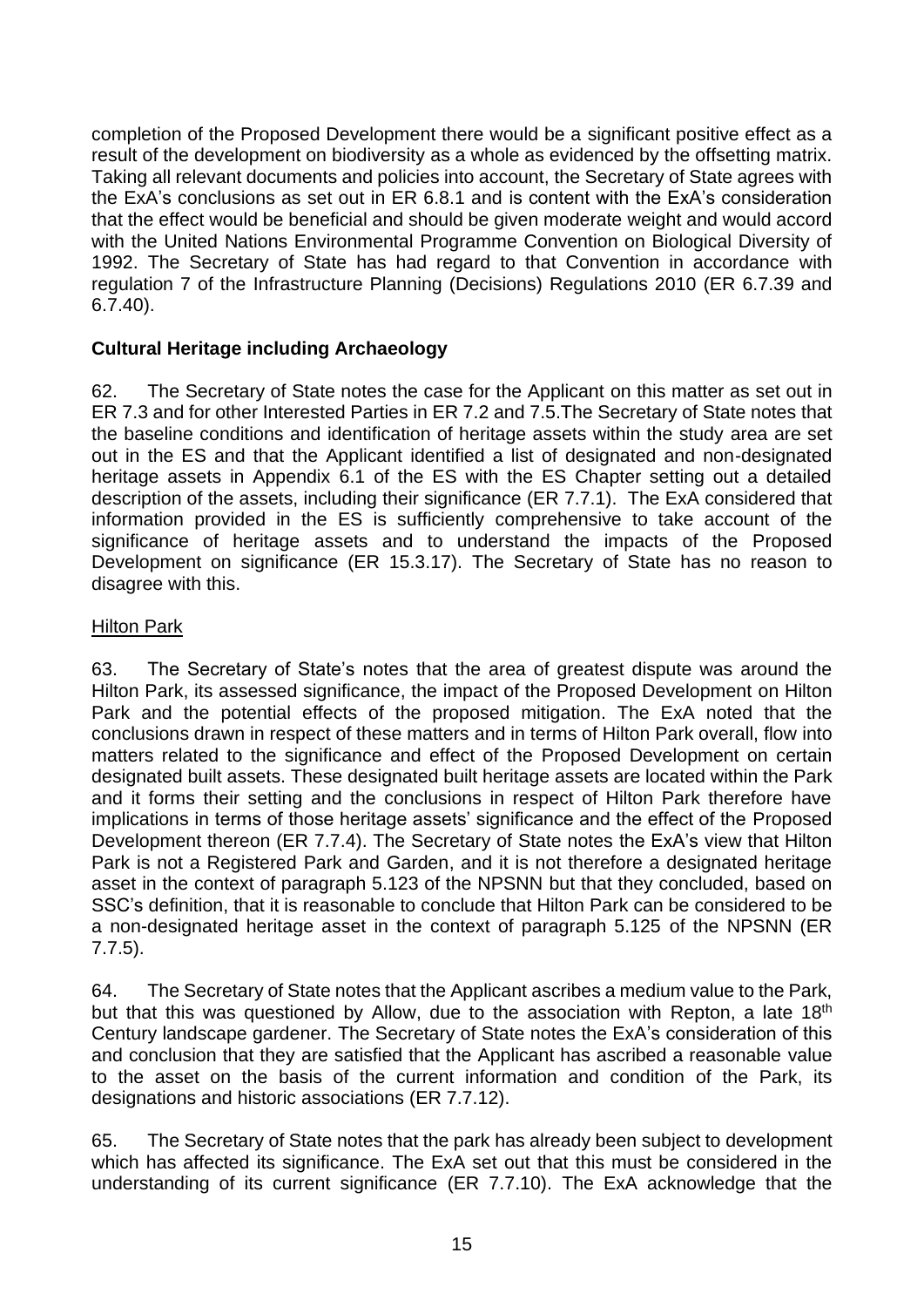Proposed Development would result in the introduction of further development within the historic park and would result in the removal, alteration and severance of important elements that contribute to the significance of the historic park (ER 7.7.13).

66. The Secretary of State notes that it was argued that the Applicant had failed to properly consider the additional impact of their proposed mitigation works and that an alternative location for this was suggested (ER 7.7.14-7.7.18). The Secretary of State is content that the Applicant considered different options for delivering this mitigation and its impact and that the Historic Buildings and Monuments Commission for England accepted that there would be harm resultant from the Proposed Development, including from the additional planting, but considered the proposed planting to the west of the mainline was the least intrusive on the historic parkland setting (ER 7.7.16).

67. The Secretary of State notes the Park has already been affected by previous development and overall, the ExA concluded that the effect on the Park, a historic landscape that is a non-designated heritage asset, would, in ES terms be a moderate level of significance and that this would translate into a less than substantial harm in planning terms (ER 7.7.18). The Secretary of State agrees with this assessment.

68. The Secretary of State also notes and agrees with the ExA's conclusion that with regard to designated assets, the Proposed Development would also result in less than substantial harm to the following: Hilton Hall (Grade I), The Conservatory (Grade I), The Coach House and Stable Block (Grade II), The Gate Piers (Grade II) and the Portobello Tower (Grade II) through harm to Hilton Park which contributes to their setting and therefore their significance (ER 7.8.2, ER 15.3.18). The Secretary of State notes that the ExA have not identified any instances where, during construction or operation, the Proposed Development is likely to result in substantial harm to or loss of significance of any designated heritage asset (ER 15.3.20).

69. The Secretary of State notes the ExA concluded that on the Applicant's assessment there is sufficient evidence for the Secretary of State to conclude on archaeological remains as set out in NPSNN paragraphs 5.128 and 5.129. The Secretary of State agrees with the ExA that the evidence demonstrates that there would be no significant effect on archaeological remains with the only effects being those identified in respect of nondesignated assets including crop marks and ditches but that this would be of limited or negligible effect (ER 7.7.33, ER 15.3.21).

70. The Secretary of State notes that during the Examination Mr Williams raised concerns that the Applicant had not properly considered and investigated the potential for Kettle Hole's and Holocene deposits (ER 7.5.11). Overall, the ExA was satisfied that there are no documented cases of Kettle Holes in the vicinity of the Proposed Development and application site (ER 7.7.41). The Secretary of State agrees with the ExA's conclusions that there is no substantial evidence to conclude that the Proposed Development would result in damage or destruction of Kettle Holes within the Order limits (ER 7.8.2, ER 15.3.21).

#### **Conclusion**

71. The Secretary of State agrees with the ExA's assessment that the need for and the benefits of the Proposed Development would outweigh, in each case, the harm that was identified in relation to designated heritage assets. He also agrees with the ExA that harm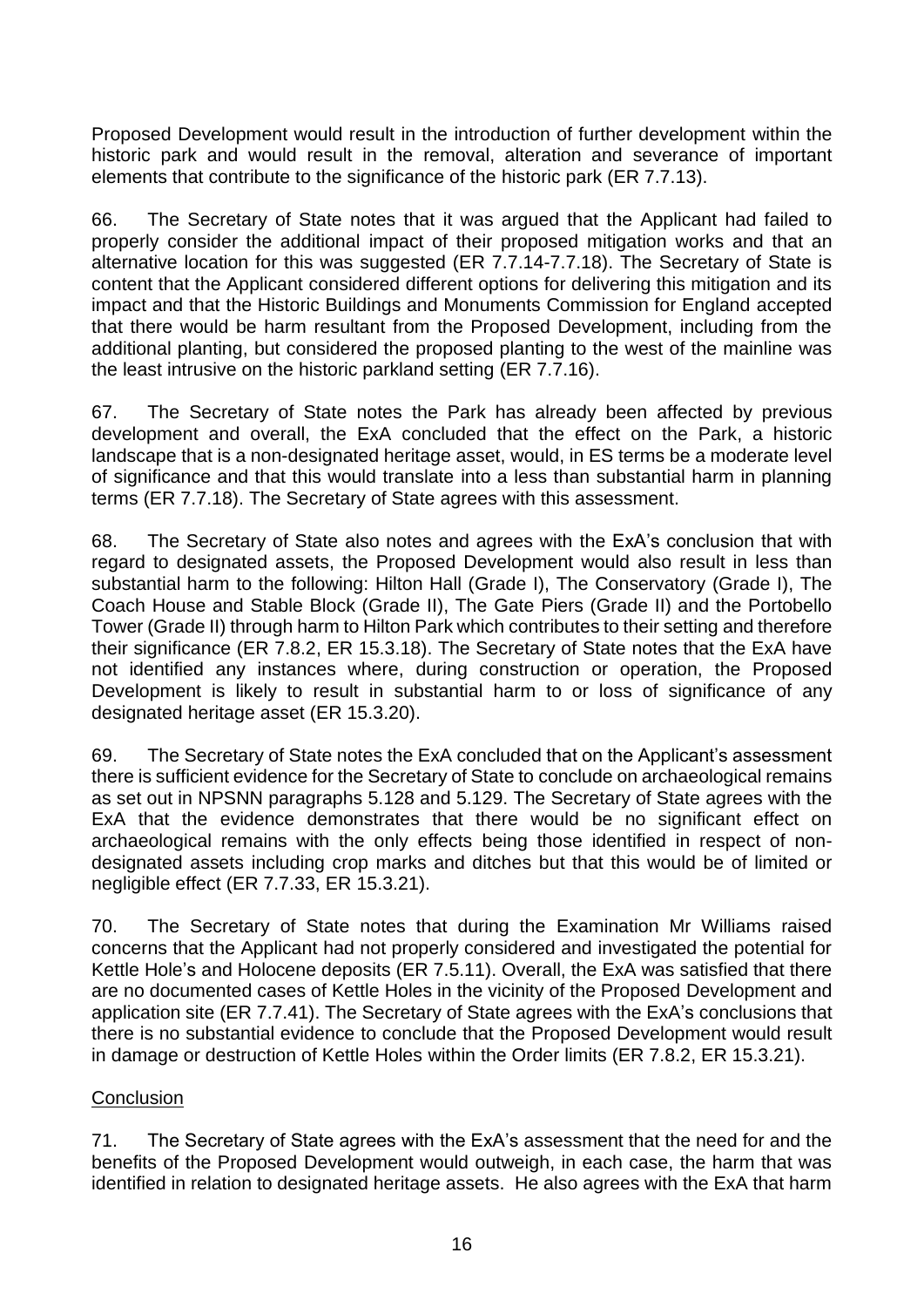to undesignated heritage assets, including the harm to archaeological assets, would be outweighed by the public benefits of the Proposed Development (ER 15.4.1).

72. The Secretary of State is satisfied with the ExA's view that an appropriate balance has been struck with regard to the provision of tree planting to the west of the mainline in the vicinity of Hilton Hall and the potential effect in terms of the effect on bats (ER 15.4.2). Taking account of the public benefits, the Secretary of State is satisfied with the ExA's conclusion that there is clear and convincing justification for the harm that would result, both individually and collectively, upon designated and undesignated heritage assets. The Secretary of State is satisfied that matters concerning the historic environment would accord with the relevant policy provisions of the NPSNN (ER 15.4.3).

## **Green Belt**

73. The Secretary of States notes the case for the Applicant on this matter as set out in ER 8.3 and for other interested parties in ER 8.4. The Secretary of State notes that paragraph 5.164 of the NPSNN confirms that for the purposes and protection of the Green Belt reference should be made to the Framework (ER 8.2.1). The Framework is therefore an important consideration. The Applicant has identified that the site lies within the West Midlands Green Belt and this is confirmed by SSC and is identified in its Core Strategy (ER 8.6.1).

74. Paragraph 5.178 of the NPSNN notes that national network projects located in the Green Belt may be inappropriate development and that inappropriate development is by definition harmful to the Green Belt and that there is a presumption against it except in very special circumstances. The Secretary of State notes the ExA's conclusions that the Proposed Development would amount to inappropriate development in the Green Belt and would not be covered by any of the exceptions that are set out in paragraphs 145 and 146 of the Framework (ER 8.6.2 to 8.6.4 and ER 15.3.22). The Secretary of State notes that the ExA have also concluded that the Proposed Development will result in harm to the openness of the Green Belt, in terms of both its spatial and visual qualities, and would pose a conflict with one of the five purposes for including land within the Green Belt, as set out in paragraph 144 of the Framework (ER 8.6.21), namely assisting in safeguarding the countryside from encroachment (ER 8.7.2).

75. Like the ExA, the Secretary of State attaches substantial weight to this harm. The ExA noted that there will be a need to assess whether there are the very special circumstances referred to in paragraph 5.178 of NPSNN to justify the inappropriate development. The very special circumstances will not exist unless the potential harm to the Green Belt by reason of inappropriateness, and any other harm, is clearly outweighed by other considerations (ER 8.7.1, ER 15.4.5). The Secretary of State notes the ExA's analysis of this matter set out at ER 15.4.4-15.4.11 and like the ExA gives significant weight to the benefits of the scheme set out at in ER 15.4.8 which include delivery of Government policy and programmes, benefits from a decrease in congestion and improved journey times, the conformity with local Development Policy and allocations for delivery of transport infrastructure and the economic and social benefits from improved connectivity and improved reliability of journeys.

76. The Secretary of State, like the ExA is also satisfied that alternatives have been considered to achieve connection between the M54 and M6 that could have less impact on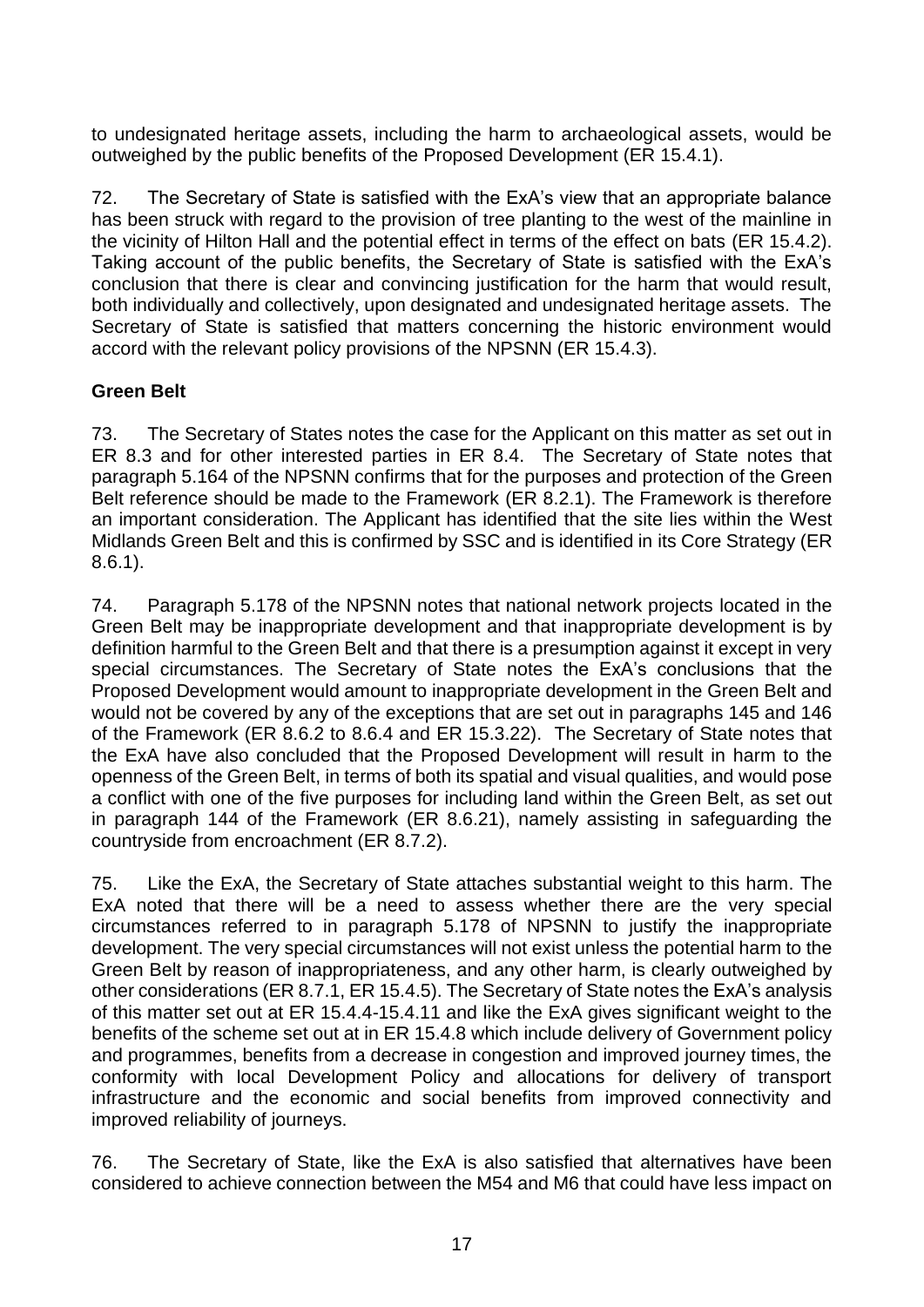the Green Belt but that all would fall within the Green Belt and that slight movements of the junction would also not reduce its impact (ER 8.3.9 and ER 15.4.8). The ExA noted that several of the structures that would impact on the Green Belt openness would replace existing structures that already impact the Green Belt's openness to varying degrees (ER 15.4.9). The Secretary of State agrees with the ExA that the potential harm to the Green Belt, and any other harm, would be clearly outweighed by the other considerations set out above in paragraph 75 and that they amount to very special circumstances (ER 15.4.10). The Secretary of State is therefore satisfied that very special circumstances exist to justify the approval of inappropriate development in the Green Belt and that the Proposed Development would accord with the Green Belt policy set out in paragraph 5.178 of the NPSNN and the Framework (ER15.4.8 to 15.4.10).

### **Landscape and Visual Effects**

77. The Secretary of State notes the ExA's assessment of the Policy frameworks relating to Landscape and Visual Effects set out in ER 9.2, the case for the Applicants set out in ER 9.3 and the position of interested parties in ER 9.5.

78. The Secretary of State notes that the ExA concluded that it is reasonable to identify the overall landscape value in the locality of the Proposed Development as low (ER 9.7.6 and ER15.3.24). The Secretary of State notes that concerns were raised about the impact of the scheme on views from residential properties but that the ExA were satisfied that replacement tree planting and mitigation measures for screening purposes were necessary, reasonable and appropriate (ER 9.7.7-9.7.18 and 15.3.28). The Secretary of State has no reason to disagree with this.

79. The Secretary of State notes the Parish Councils and SSC raised concerns about the appearance of an existing corrugated fence that runs along the south side of Dark Lane and that the Proposed Development should take the opportunity to replace the fence with a more attractive means of enclosure. The Secretary of State notes that following discussions between the various parties and the landowner, Allow, it was agreed that a new fence would be provided and that this is confirmed in the Statement of Common Ground ("SoCG") between the Applicant and Allow. The ExA were satisfied and agreed that the proposed fencing would be a visual improvement to the exiting corrugated fencing (ER 9.7.15-9.7.18).

80. With regard to impacts on the landscape, the Secretary of State notes that the ExA concluded that as a significant infrastructure project it will have an impact and effect on the landscape but given the nature of the overall low value of the landscape, the greatest effect will be during construction which would rise to a moderate effect. He further notes that during operation, with the increasing maturity of the landscaping, the effect on landscape overall would be neutral to slightly adverse. The Secretary of State has no reason to disagree with this conclusion. Further, the Secretary of State is satisfied that the ExA consider that the Applicant has produced a design that has sought to minimise the adverse effect on the landscape to mitigate, as far as reasonable, the effects and that the Proposed Development accords with the aims of NPSNN paragraph 5.149 (ER 9.7.25).

81. With regard to visual impacts, the ExA concluded that the Proposed Development would be a significant element of engineered highway infrastructure in a primarily rural location and would therefore have harmful visual effects but that it incorporates appropriate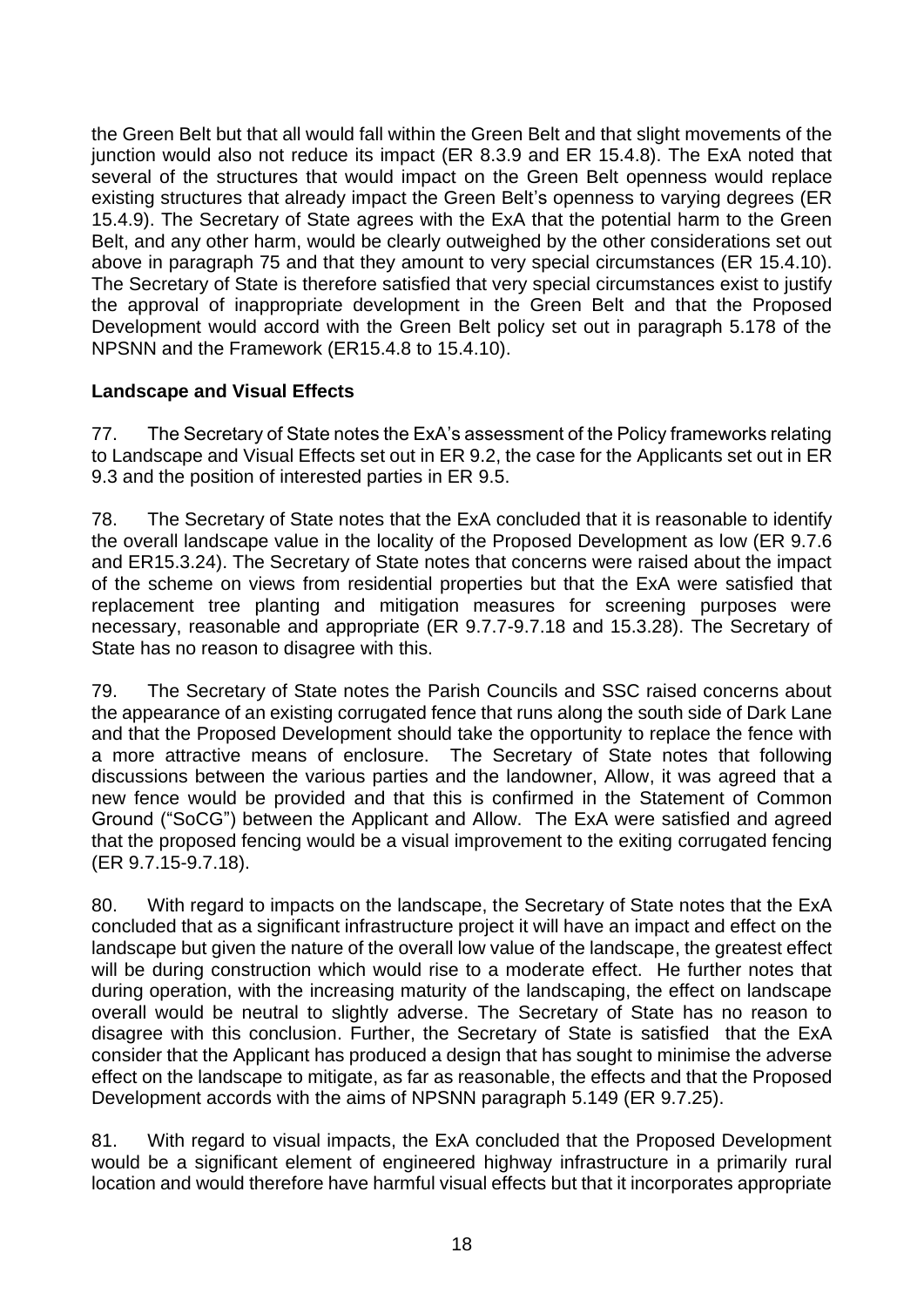mitigation to reduce the overall effects. The ExA also considered that during construction the visual effects would be greater but reduced over time as construction completed and the landscape proposals matured (ER 9.7.31).

82. The Secretary of State notes that overall the ExA's concluded that due to the nature of the Proposed Development it would not be possible to avoid harm altogether to the landscape or visual receptors. The Secretary of State accepts this conclusion and agrees with the ExA that the Proposed Development incorporates suitable design and mitigation which is secured in the Order and therefore accords with the stated aim of paragraph 5.149 of the NPSNN (ER 9.7.32).

#### **Noise and Vibration**

83. The Secretary of State has had regard to the ExA's consideration of Policy - the framework on noise and vibration set out in the NPSNN, the Noise Policy Statement for England, the Framework and PPG, the Local Plan and the World Health Organisation Guidelines (ER 10.2), the case for the Applicant in ER 10.3 and the case for other Interested Parties in ER 10.5.

84. The Secretary of State notes that the Parish Councils raised concerns that the line of the Proposed Development is not their preferred route given its proximity and its potential noise and air quality effects on residents in Dark Lane and Park Road but gave no analysis or scientific assessment of the potential effect of the Proposed Development in this regard. They simply assert that they would wish to have such effects minimised (ER 10.7.1-10.7.2).

85. The Secretary of State notes one objector accepted the Proposed Development will not increase the noise impact on properties along the A449 but is concerned that the Proposed development did not take the opportunity to address the pre-existing situation in a more fundamental way, including consideration of de-trunking the A449. The Secretary of State agrees with the ExA that the Proposed Development achieves its objectives and the concerns raised with regard to de-trunking are outside the scope of the Proposed Development (ER 10.7.3).

#### **Construction**

86. The Secretary of State notes there is the potential for combined significant effects from construction noise and vibration during the construction works at receptors located in close proximity to the works along the section of A460 which would be modified by the Proposed Development, at the eastern end of Dark Lane, along Hilton Lane and at Brookfield Farm (ER 10.7.20).

87. The Secretary of State notes that with regard to construction, overall the ExA accepts that there will be significant adverse effects on various receptors in close proximity to the works associated with the Proposed Development. In many instances these will be for short periods of time with the exception of the relatively intense period around the threeweek closure and works associated with the junction 1 works on the M54. The ExA considered that the Construction Environmental Management Plan ("CEMP") provides for appropriate means to mitigate and reduce as far as possible the adverse effects noting it requires effective communication and liaison with the local community. Given the nature and scale of the proposed works, the Secretary of State agrees with the ExA that the levels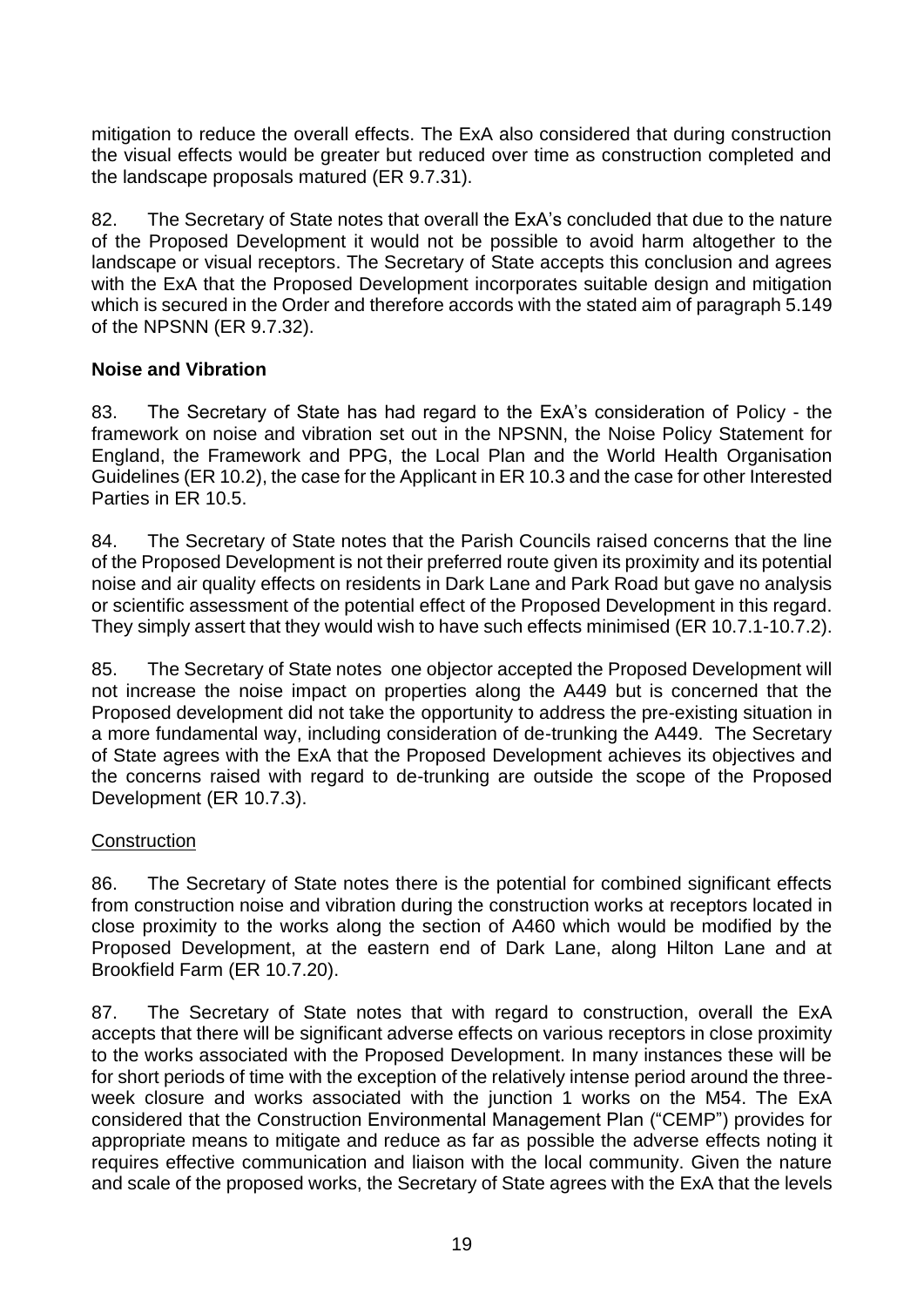of effects, whilst significant, have been minimised as far as possible and measures put in place to seek to mitigate the effects. These are secured through requirement 4 and the proposed CEMP (ER 10.7.21).

#### Operational effects

88. The Secretary of State notes that the Applicant divides these effects into short-term and long-term changes. The short-term change being the change between the DS and DM scenarios for the year of opening 2024 and the long-term changes being the difference between the DM scenario at 2024 and the traffic noise levels with the Proposed Development in operation in 2039 (ER 10.7.22).

89. The Secretary of State notes that the ExA agreed with the Applicant's conclusion in the ES that five residential buildings on Hilton Lane west of the Proposed development and one residential building at Brookfield Farm are identified as experiencing significant adverse effects from operational traffic. He further notes that thirty-seven residential buildings close to the existing A460 bypassed by the Proposed Development and 11 residential properties along Old Stafford Road (outside the calculation area) are identified as experiencing a significant beneficial effect. The effect on the other properties within the calculation area experience effects which are identified as not significant. The Secretary of State has no reason to disagree with this (ER 10.7.25 to 10.7.34).

90. Overall, the Secretary of State notes that he ExA considered that the Applicant's approach to noise and vibration assessment is generally acceptable in line with the NPSNN (ER 10.8.1 and ER 15.3.30). The Secretary of State acknowledges that the Proposed Development would not totally avoid significant adverse impacts on health and quality of life from noise. The Secretary of State agrees with the ExA that there would be some remaining significant effects, but that these would primarily relate to construction activity, would mostly be for short durations and that the mitigation measures proposed and secured in the Order would reduce these effects. The Proposed Development would mitigate and minimise other adverse impacts on health and quality of life from noise relating to the Proposed Development and would contribute to improvements to health and quality of life through the effective management and control of noise, where possible (ER 10.7.38). The Secretary of State agrees with the ExA's conclusions set out in ER 10.8.1 and ER 10.8.2 that the Proposed Development would overall meet the aims of the NPSNN and the significant adverse effects on a small number of properties, given the limited duration, should be afforded moderate negative weighting in the overall planning balance.

## **Socio-Economic Effects**

91. The Secretary of State notes that the NPSNN promotes the delivery of environmental and social benefits as part of new schemes and requires any adverse impacts to be mitigated in line with the principles set out in the Framework and the Government's planning guidance (ER 11.2.1). The Secretary of State also notes the Applicant's case set out in ER 11.3 and the case for Interested Parties set out in ER 11.5.

#### Employment and social facilities

92. The Secretary of State notes the ExA's view that it is clear that the Proposed Development would have a direct detrimental effect on employment in the area from the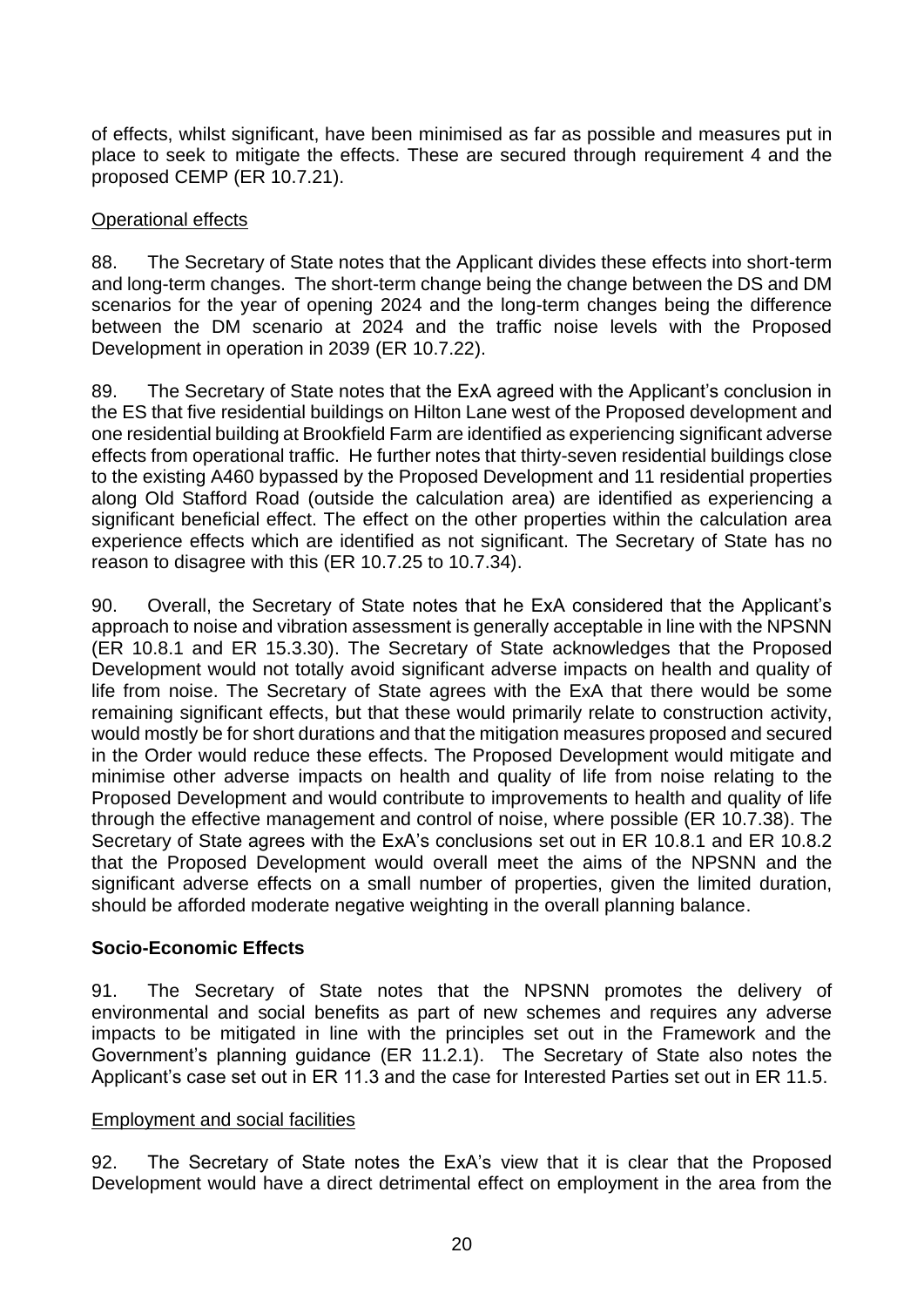loss of the fishing lakes, the use of land for car boot sales, and from the reduction in land use for agriculture but quantifying it was not clear (ER 11.7.1). The ExA however concluded that the direct loss of employment opportunities on the application site would be more than offset by the enhancement of business opportunities from the improved connectivity to the area. (ER 11.9.1 and ER 15.3.37).

### Best and Most Versatile Agricultural (BMV) Land

93. The Secretary of State notes there would be a loss of agricultural land described as the Best and Most Versatile ("BMV"). The Secretary of State notes the concerns raise by NE (ER 11.7.14-11.7.19) but that the ExA concluded that requirement 4 in the Order requires the Applicant to consult with NE in respect of a matter relevant to its function. As the effect on BMV land is relevant to NE's function, the ExA are satisfied that the detailed design of the Proposed Development could allow for less harm than is currently identified through discussions between the Applicant and NE. The Secretary of State agrees with the ExA's conclusion that the loss of BMV land should be given moderate weight against the Proposed Development, and that this would be of greater significance than identified by the Applicant (ER 11.7.19-11.7.20).

### Mineral reserves

94. The Secretary of State notes that the Proposed Development passes through a Mineral Safeguard Area (ER 11.3.34). Paragraph 204 of the Framework makes clear that policies should encourage the prior extraction of such minerals, where practical and environmentally feasible, if it is necessary for non-mineral development to take place (ER 11.2.6). The Secretary of State notes that the ExA accepted the evidence of the Applicant that the prior extraction on the mainline would delay the Proposed Development and there may be environmental objections. The Secretary of State agrees with the ExA that the nonprior use of minerals in this Minerals Safeguarding Area is neutral in the consideration of the Proposed Development as the land affected would be used for environmental mitigation and drainage ponds which would not sterilise development of the area in the future, should it be necessary (ER 11.7.21-11.7.23 and ER 15.3.39).

#### Future development potential

95. The Secretary of State notes that there are objections relating to two areas of land, to the south of M6 junction 11 and to the north and west of M54 junction 1, with regard to whether the design of the Proposed Development would prevent future development. The Secretary of State notes that the provision of the Proposed Development would clearly have an effect on whether land could be developed, but the ExA concluded this predominantly relates to compensation and was not a matter for the Examination (ER 11.7.24-11.7.26).

97. The Secretary of State notes that Nurton, in particular, is seeking a reassurance that NH would not object to a proposal for a further bridge across the main line but that NH are not willing to give such an assurance. The Secretary of State agrees with the ExA's consideration that NH's approach is appropriate in that the law, policy and guidance may all change by the time that any proposal was brought forward and to give any assurance may fetter discretion at that time (ER 11.7.27).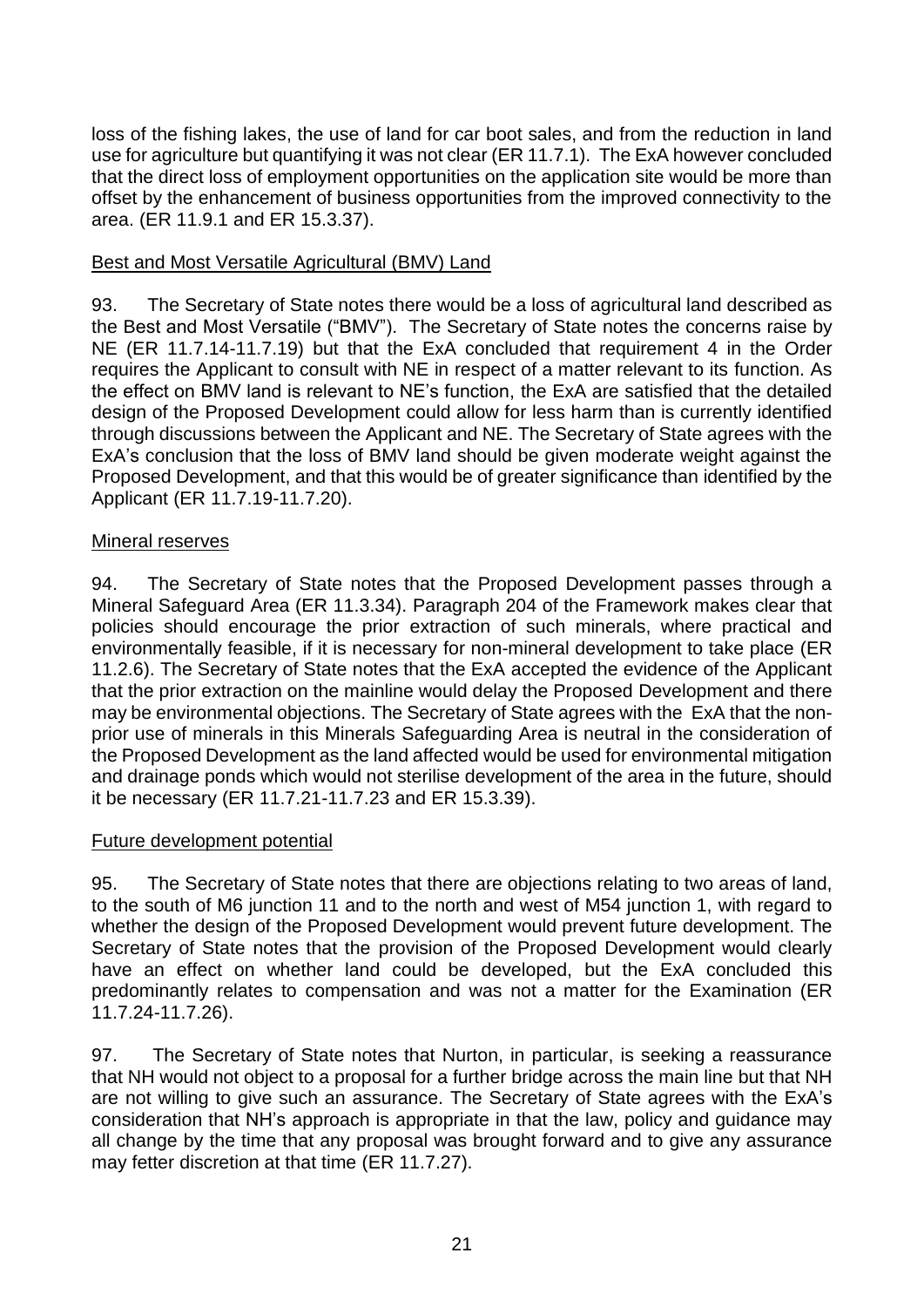98 Overall, the Secretary of State agrees that the positive economic and social benefits of the Proposed Development weigh in favour of the Order being made (ER 15.3.40).

### **Traffic and Transport**

99. The Secretary of State notes the ExA's assessment of the Policy frameworks relating to Traffic and Transport set out in ER 12.2, the case for the Applicant set out in ER 12.3 and the position of Interested Parties in ER 12.5.

### General

100. The ExA set out that there was effectively no opposition to the principle of the Proposed Development from any participants in the Examination and that the ExA considered that the current A460 is unsuited for its current purpose of linking traffic between Wolverhampton, Telford and Shrewsbury and the north. It was noted that that the mix of local and longer distance traffic puts pedestrians and other vulnerable road users in close proximity to traffic and that there is a high proportion of HGVs using the route that this adds to risks (ER 12.7.1). It is noted that one objector did not consider the Proposed Development to be bold enough in scope in terms of reducing the impact of traffic on local communities (ER 12.7.4) but the Secretary of State notes and agrees with the ExA that in general terms, the Proposed Development would meet its objectives (IR 12.7.16).

### Weight restriction on Cannock Road

101. The Secretary of State notes that local community representatives considered that there should be weight restrictions on some roads post-development (ER 12.7.21). Whilst some were not controversial, effectively redefining the areas of existing restrictions in the vicinity of the application site, the Secretary of State notes the discussion around whether a weight restriction would be justified on Cannock Road. He notes that the Applicant considered such a restriction was not necessary as traffic on Cannock Road would be reduced by approximately 88% following the Proposed Development (ER 12.7.21 and 12.7.22). M6 Diesel was also against the proposal principally for socio-economic reasons and the potential effect on its business (ER 12.5.34). Both argued that SCC should use its powers to bring such a restriction forward once the Proposed Development opens if it considered it necessary (ER 12.5.38).

102. While the M6 Diesel site would be by-passed by the link road, alternative provision at the motorway service area at Hilton Park between M6 junctions 10A and 11 is also bypassed. The Secretary of State notes that although the Applicant considers that the site is not a "destination in its own right' the ExA consider that the nature of the facility is that it is and would be just that. This is because effectively the vast majority of the HGV traffic postdevelopment on Cannock Road south of M6 Diesel would be travelling to or from the M6 Diesel site in Saredon (ER 12.7.21 to 12.7.24).

103. The Secretary of State notes that while there would be an increase in distance for traffic travelling via the M6 Diesel site from M6 junction 11 to M54 junction 1 and vice versa compared with having to return to M6 junction 11 were a weight restriction on Cannock Road to be imposed, he agrees with the ExA's consideration that this increase would not be excessive (ER 12.7.25).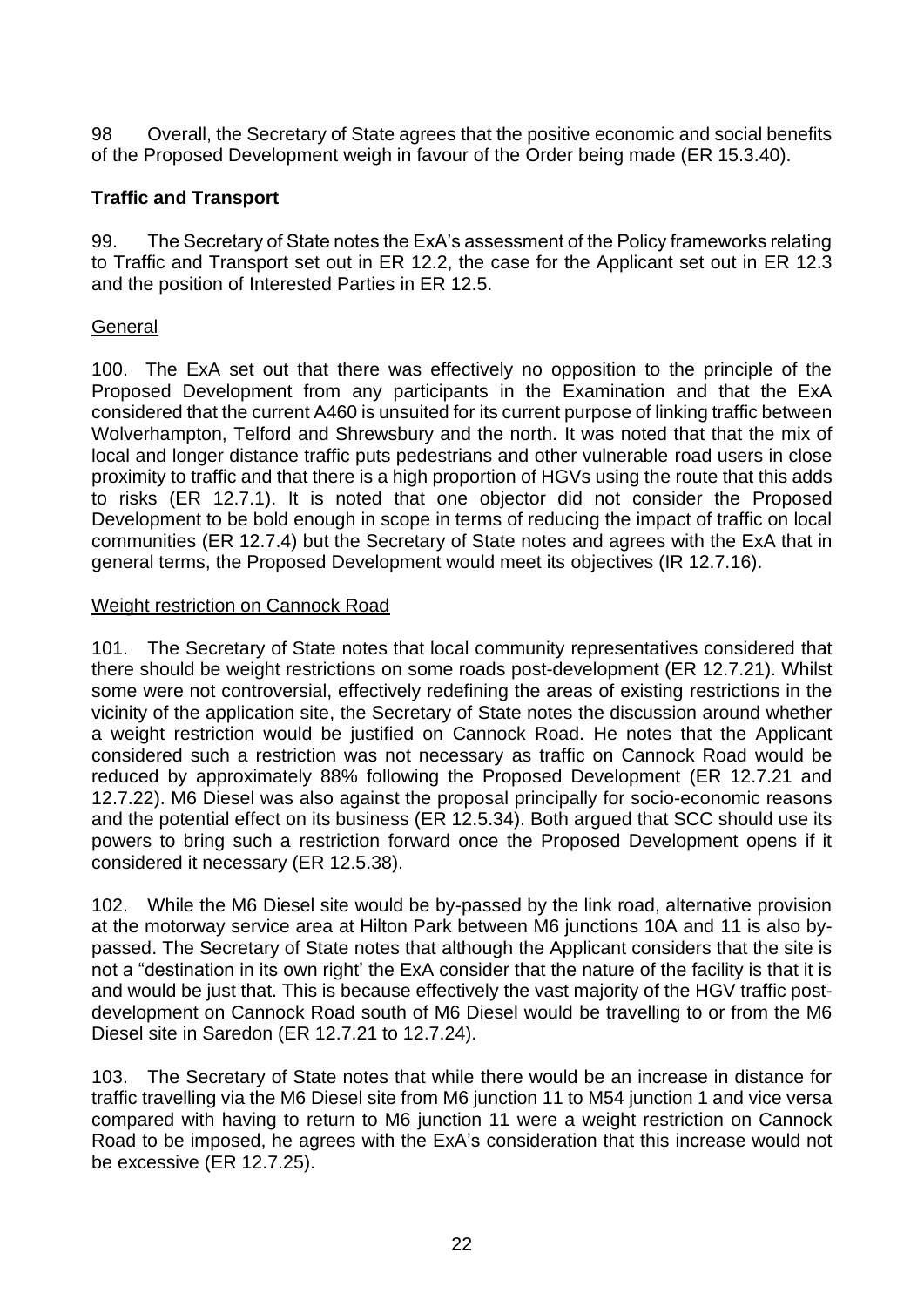104. The Secretary of State also notes that the Applicant considers that the imposition of a weight restriction could result in HGV traffic driving to the outer limits of the restriction and not being able to turn. However, the Secretary of State notes that the ExA consider that with appropriate advance signage this would be unlikely to happen and that traffic travelling from the south would be able to continue west along The Avenue, which does not have an existing weight restriction, and from the north would be able to turn through the M6 Diesel site. Whilst the Applicant also considered that Weight Restrictions would be challenging to enforce and were unlikely to be supported by the Police, the ExA said that enforcement would be no different from any other weight restriction, of which there are already existing examples in the area, and that they had no evidence that the Police would object to such a proposal (ER 12.7.26 and ER 12.7.27). The ExA concluded that the benefits to the local community of further significantly reducing HGV traffic south of the M6 Diesel site in terms of safety, convenience, noise reduction and air quality improvements, and reductions in severance to local communities is such that a weight restriction is appropriate. The Secretary of State agrees with this and accepts the changes to the Order to this effect (ER 12.7.25).

#### Signage relating to M6 Diesel

105. The Secretary of State notes that M6 Diesel (Saredon Filling station) considered that signage to it should be installed on the M6 junction 11 so as to avoid confusion with the gyratory and consequential potential highway risks (ER 12.5.39). The Applicant considered that M6 Diesel is not a motorway truckstop or service area and cannot be signed from the mainline of either motorway. The ExA noted that M6 Diesel was not requesting this, only on the gyratory and considered that providing signage on the M6 junction 11 gyratory would result in more convenience for all users of the gyratory, and if included within the overall signage design would not lead to visual clutter or harm. The Secretary of State agrees with this conclusion and the ExA's associated amendments to the Order (ER 12.7.30-12.7.31).

#### Other matters

106. The Secretary of State notes that SCC requested that Shareshill layby located to the south of Hilton Lane on the east side of Cannock Road be closed. The Secretary of State notes the changes to Cannock Road (including the weight restriction discussed above) would be likely to result in less traffic passing the layby and that it is therefore less likely to be used as a parking area. The Secretary of State agrees with the ExA's view that there is no need as part of the Proposed Development to close the layby and its closure is not needed to meet the objective of the Proposed Development (ER 12.7.33-12.7.35).

107. With regard to Non Motorised User ("NMU") Routes, the Secretary of State notes the original NMU route north/south through M54 junction 1 (12.3.35-42) and that some parties wished to see enhancements to the NMU routes between Featherstone and the south of M54 junction 1. He further notes that the ExA agree with them that the original arrangements requiring pedestrians, in particular, to travel effectively in the 'wrong direction' would be counter intuitive to most users who would therefore be more likely to utilise vehicles. The ExA highlighted that while a direct link would reduce the distances to be travelled, such a route needs to have the appearance of being safe for any users and also convenient. The alternative bridge and underpass routes that the Applicant investigated are considered not to be appropriate for these reasons. The Secretary of State agrees with the ExA's consideration that the ultimate solution proposed by the Applicant of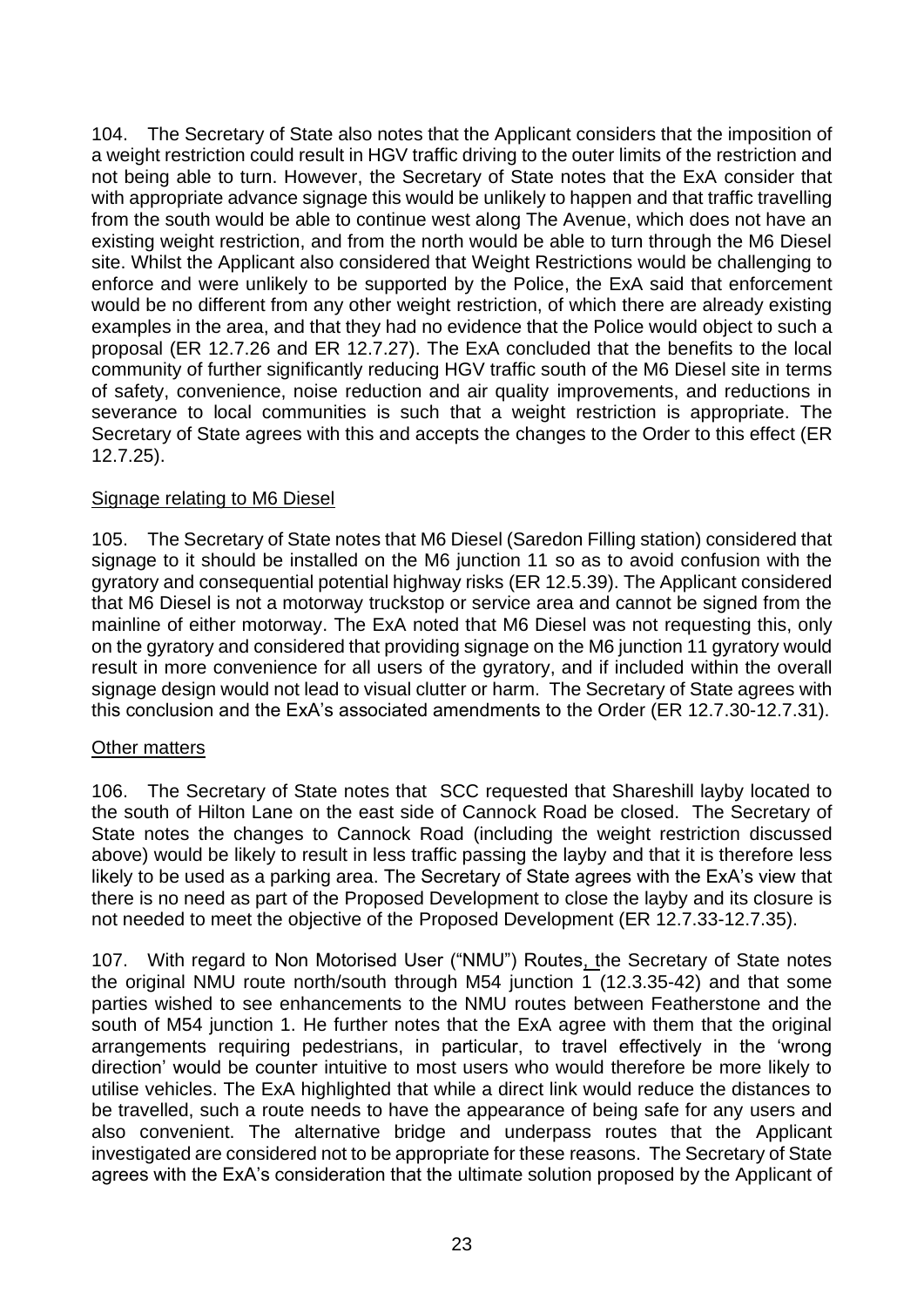a pedestrian route to the Featherstone west roundabout from, effectively, opposite the junction of The Avenue with Cannock Road, would be an effective compromise and would appropriately mitigate the effects of the Proposed Development on pedestrians in this area (ER 12.7.36-12.7.39). The Secretary of State notes the other matters relating to NMUs set out in 12.7.40-12.7.51 and agrees with the ExA that no other changes are required to the NMU routes to make the Proposed Development acceptable (ER 12.8.1).

108. The Secretary of State notes that M6 Diesel has expressed concern about traffic being able to easily exit its site, as it would have to turn right across the flow of traffic which at present can cause delays both to those exiting the site and on the A460 when HGVs slowly exit. However, with the significant reduction in traffic on Cannock Road, the ExA considered that this would not be a problem post-development, as conflicts would infrequently occur. The Secretary of State has no reason to disagree with this. The Secretary of State also agrees with the ExA that the Environmental Mitigation Plans, together with appropriate consultation mechanisms in the Order and the Outline Environmental Management Plan, would ensure that undesirable fly-parking and fly-tipping would be unlikely to take place. (ER12.7.50-12.7.51).

### **Conclusions**

109. Taking all the relevant documents and policies into account, the Secretary of State agrees with the ExA's conclusions as set out in ER 12.8.1. The Secretary of State also agrees that the Proposed Development would deliver a significant benefit to the strategic road network of which significant weight is attached (ER 15.3.41) and that taking all matters in to consideration, traffic and transportation matters weigh substantially in favour of the Order being made (ER 15.3.46).

## **Water Environment**

110. The Secretary of State notes the ExA's assessment of the Policy frameworks relating to Water Environment set out in ER 13.2, the case for the Applicant set out in ER 13.3 and the position of Interested Parties in ER 13.5.

#### General approach and analysis

111. The Secretary of State notes that overall, the ExA, are satisfied with the general approach, baseline and analysis of the Flood Risk Assessment ("FRA"), drainage strategy, potential for contamination and Water Framework Directive Assessment. There have been no substantive matters left unresolved between the Applicant and main Interested Parties in this regard. The Lead Local Flood Authority ("LLFA") and the Environment Agency ("EA") confirm, in their respective SoCG's with the Applicant, that outstanding issues were resolved (ER 13.7.1).

112 The Secretary of State notes the discussion around the flood risk associated with works impacting Watercourse 2, Lower Pool and Watercourse 5 (ER 13.7.2-13.7.16) and that risks will be minimised and mitigated through the Order and that the Proposed Development would meet the appropriate tests in the NSPNN with regard to flood risk (ER 13.8.1).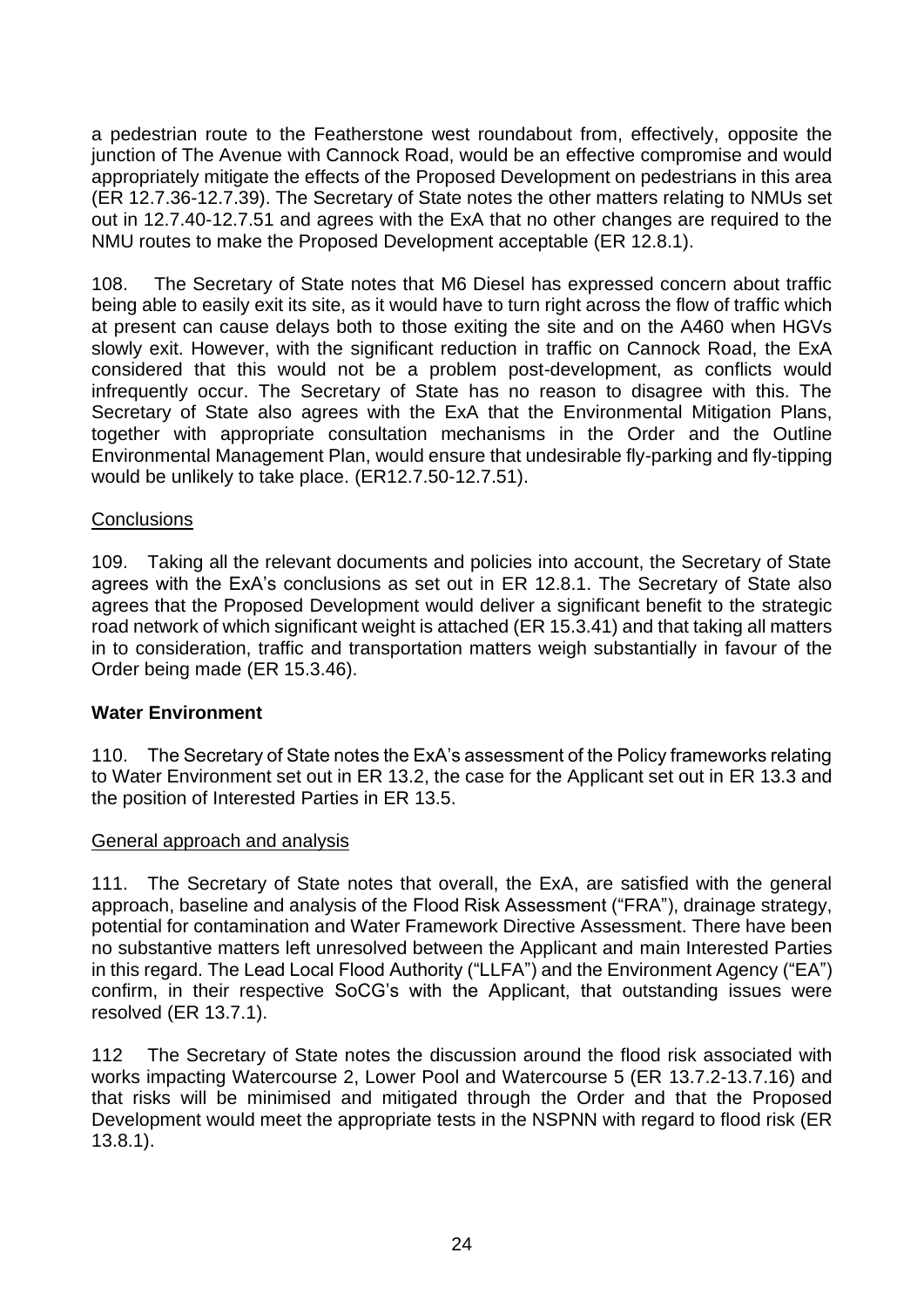113. The Secretary of State notes that although the majority of the Proposed Development site is within Flood Zone 1 the Proposed Development alignment passes through Flood Zone 2 and Flood Zone 3 areas. The NPSNN paragraph 5.105 advises that if there is no reasonable available sites in these Flood Zones then national networks infrastructure projects can be located in Flood Zone 3, subject to the Exception Test. In this case the project is for a linear infrastructure connecting two points. The majority of the Proposed Development is across Flood Zone 1 but includes Flood Zone 2 and 3 areas. The ExA noted that these include areas located close to junction 11 of the M6 and which cannot be avoided by the Proposed Development. The Proposed Development is therefore acceptable in the context of the Sequential Test if it meets the Exception Test (ER 13.7.17).

114. The Secretary of State notes that the information presented within the FRA further demonstrates that mitigation measures have been incorporated into the design to ensure that the new road will be at a low risk of flooding and would be safe for the lifetime of the development. Given the limited effect on flood risk, this risk is significantly outweighed by the sustainability benefits to the community that would result from the Proposed Development. The Secretary of State agrees with the ExA that on this basis the Proposed Development would meet the two elements of the Exception Test as set out in paragraph 5.108 of the NPSNN (ER 13.7.18-13.7.19).

#### Water Framework Directive ("WFD")

115. The Secretary of State notes that in the context of the application the Applicant has assessed seven water courses that are part of the catchment of two water bodies designated under the WFD, the River Penk from Source to Saredon Brook and Saredon Brook from Source to River Penk (ER 13.7.27).

116. The Secretary of State notes that the EA and the LLFA are satisfied with the WFD assessment and that the Proposed Development would be WFD compliant. The Secretary of State agrees with the ExA that he has no evidence before him to reach a different conclusion and is therefore satisfied that the Proposed Development would be WFD compliant (ER 13.7.29-13.7.31) and would not result in a significant detriment to the overall condition and value of the potentially affected water bodies (ER 13.8.1).

#### **Habitats Regulations Assessment**

117. Under regulation 63 of the Conservation of Habitats and Species Regulations 2017 ("the Habitats Regulations"), the Secretary of State (as the Competent Authority) is required to consider whether the scheme would be likely, either alone or in-combination with other plans and projects, to have a significant effect on a European Site (ER 14.1.4). The Development is not directly connected with or necessary to the management of any European Site considered within the Applicant's assessment (ER 14.3.2). The Secretary of State must therefore undertake an Appropriate Assessment if likely significant effects on the conservation objectives of a European Site, either alone or in combination with other plans or projects, cannot be ruled out (ER 14.4.1). In the light of any such assessment, the Secretary of State may grant development consent only if it has been ascertained that the project will not, either on its own or in combination with other plans and projects, adversely affect the integrity of such a European Site, unless there are no feasible alternatives or imperative reasons for overriding public interest apply.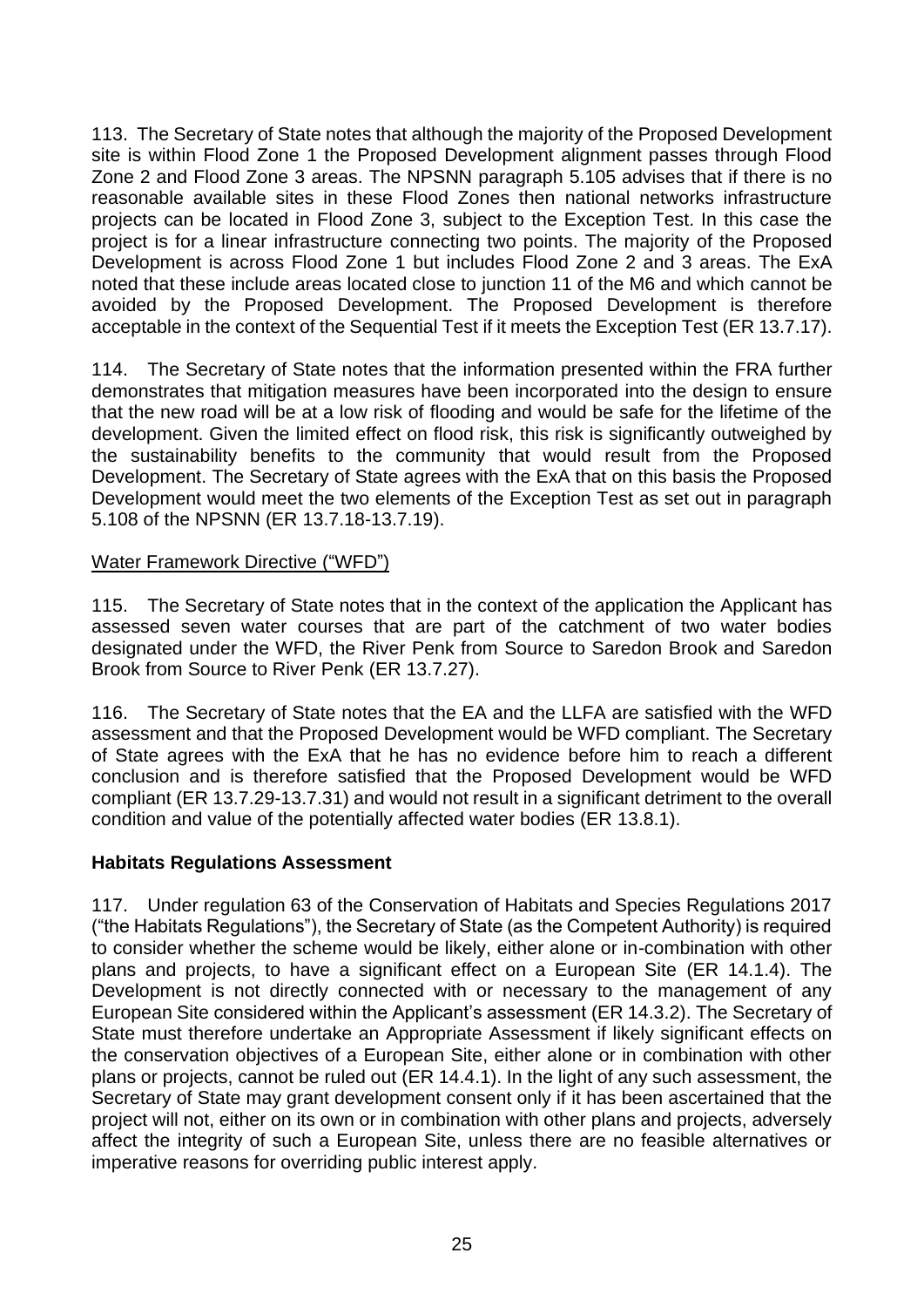118. The Secretary of State notes that the Applicant provided a HRA No Significant Effects Report ("NSER") as part of the application which was subsequently updated (ER 14.3.1). The Secretary of State notes that the NSER identified two European sites as being relevant considerations in terms of the Habitats Regulations, which are located 5.9km east and 6.5km north of the Proposed Development, and that these were screened into the assessment on the basis that they were susceptible to changes in air quality:

- The Cannock Chase Special Area of Conservation ("SAC"); and
- The Cannock Extension Canal SAC (ER 14.3.5).

119. In its Relevant Representation, NE stated that satisfactory information had been submitted to allow them to advise the Secretary of State that the Proposed Development would have no likely significant effects ("LSE") on the Cannock Chase SAC but raised concerns in relation to the Cannock Extension Canal SAC and indirect impacts on air quality resulting from the Proposed Development (ER 14.4.9-14.4.10). The Secretary of State notes that discussion took place between NE and the Applicant and further information was provided and that it was confirmed by NE at Deadline 4 that they agreed with the Applicant's conclusion that there would not be any LSE on the Cannock Extension Canal SAC. This was confirmed in the final SoCG submitted by the Applicant at Deadline 8 (ER 14.4.24- 14.4.25).

120. The Secretary of State notes that the ExA concluded that the correct European sites and qualifying features had been identified for the purposes of the assessment (ER 14.4.5). The Secretary of State also notes that the ExA having given careful consideration to all relevant evidence and tested the position on HRA questions, said that they are satisfied that there are no likely significant effects of the Proposed Development on any European sites or their qualifying features (ER 14.4.26). The Secretary of State agrees with the ExA's view that there is no need to undertake an Appropriate Assessment (ER 14.6.1).

## **Overall Conclusions**

121. As set out above at paragraph 109, the Secretary of State agrees with the ExA that the Proposed Development would make an important contribution to the improvement and enhancement of the existing strategic road network, meeting one of the key objectives of the NPSNN. As set out above and highlighted by the ExA, significant economic benefits would result from the Proposed Development, along with other benefits in terms of overall improvements for air quality. Like the ExA, the Secretary of State attaches very significant weight to the benefits of the Proposed Development and compliance with a key policy objective of the NPSNN (ER 15.4.13).

122. The Secretary of State notes the ExA's conclusions that subject to consideration of the effect on the Sixth Carbon Budget, the Carbon Budget Order 2021, the 'Decarbonising Transport: a better, greener Britain', and the cumulative effects of carbon emissions, there is a convincing case for development consent to be granted (ER 15.4. 22). The Secretary of State's consideration of all these matters are set out above. The Secretary of State is satisfied that taking all matters into consideration, carbon emission matters are not a reason for refusing the Order.

123. The Secretary of State notes the ExA's overall conclusions on the impacts of the Proposed Development at ER 15.4.17-15.4.18 and agrees with the ExA that although some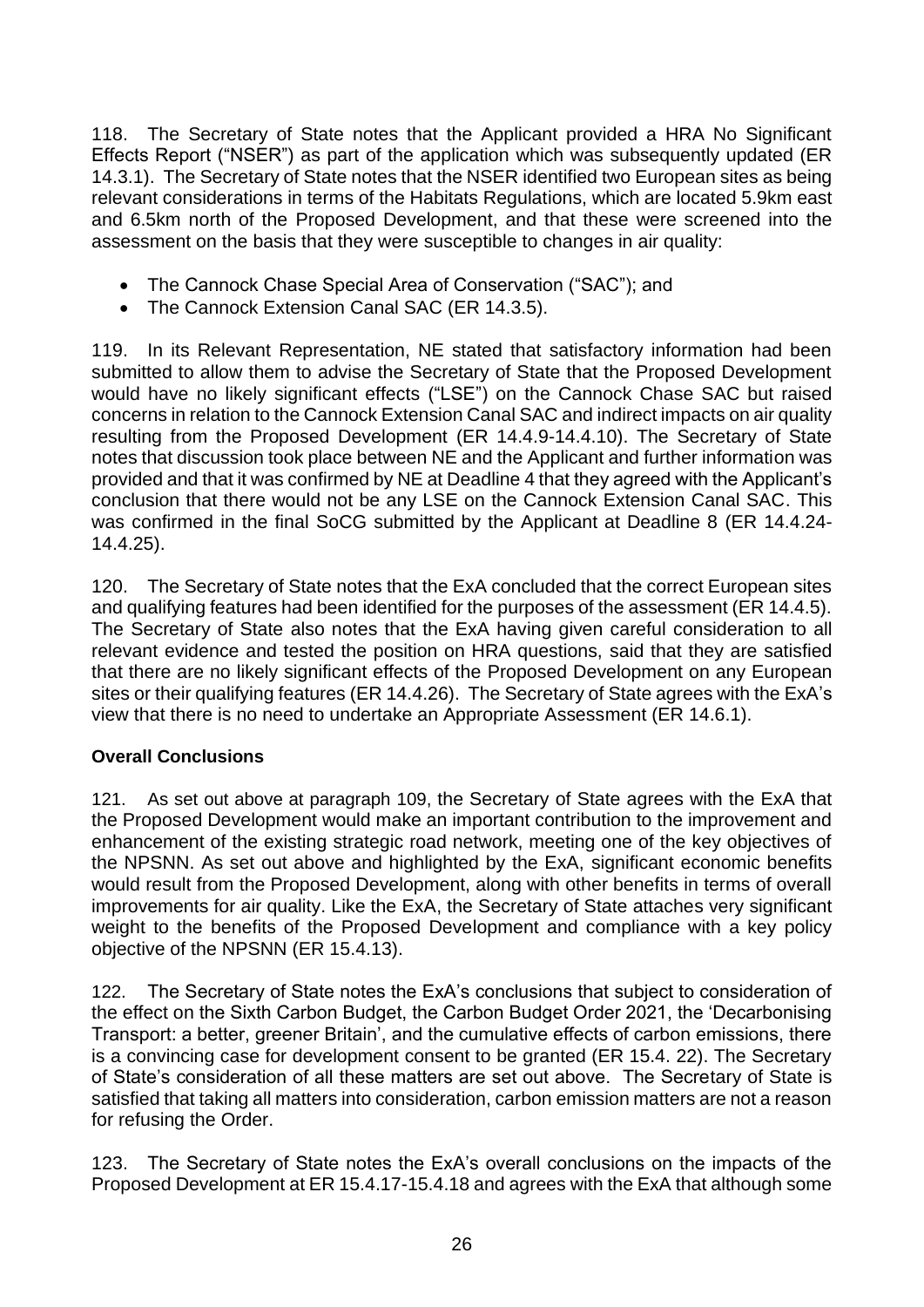harmful impacts are likely to result, these are considered to be within the scope of the relevant policy provisions in the NNNPS (ER 15.4.20). The Secretary of State is also, like the ExA, satisfied that the Applicant has taken a reasonable and proportionate approach in seeking to minimise harm arising from the Proposed Development both during the construction and operational phases (ER 15.4.15). The ExA concluded and the Secretary of State agrees that the benefits of the Proposed Development, particularly in terms of addressing existing congestion, improving safety and promoting economic benefits for the region, would outweigh the impacts the ExA identified in relation to the construction and operation of the Proposed Development. Consequently, the potential harm is substantially outweighed by the benefits of the Proposed Development in meeting the law and Government policy as set out in section 104 of the 2008 Act and the NPSNN (ER 15.4.21). The Secretary of State's consideration of all these matters are set out above. The Secretary of State agrees that taking all relevant matters into consideration, there is a convincing case for Development Consent.

## **Compulsory Acquisition ("CA") and Related Matters**

124. Section 122 of the 2008 Act enables a DCO to include powers of compulsory acquisition of land. Section 122(2) requires that the land to be compulsorily acquired must be required for the development to which the development consent relates, is required to facilitate or be incidental to that development, or land which is to be given in exchange for the Order land. Section 122(3) of the 2008 Act requires that there must be a compelling case in the public interest for the land to be acquired compulsorily. Section 123 of the 2008 Act requires that one of three procedural conditions must be met, namely: (i) the application for the order included a request for CA of the land to be authorised, (ii) all persons with an interest in the land consent to the inclusion of the provision, or (iii) the prescribed procedure has been followed in relation to the land. In addition, a number of general considerations from the former Department of Communities and Local Government ("DCLG") CA guidance need to be addressed (ER 16.5.1- 16.5.4).

125. The Secretary of State notes the ExA's consideration of the powers sought by the Applicant for the CA and Temporary Possession ("TP") of land and the imposition of Permanent Rights over land in Chapter 16 of its Report.

126. The Secretary of State notes that the ExA addressed the situation of ten individual objections outstanding at the end of the Examination in ER 16.8.3-16.8.87. The Secretary of State notes that a SOCG was signed with Allow Limited and Ian Simkin and Adrian Simkin but matters remain unresolved in respect of whether CA and TP of land is justified (ER 16.8.3 and 16.8.32). The Secretary of State also notes that there are unsigned SoCG's between Barry Jones and Valerie Jones, Elizabeth Stella Whitehouse and Stella Arblaster, Michael John Alfred Byard, Nigel Simkin and Paul Simkin, William Bibbey and Nurton Development (Hilton) Limited and their objections remain unresolved. In relation to the objection from Danielle Leigh Killingworth the Secretary of State notes that at the close of Examination, the ExA noted that the Applicant was continuing to discuss matters with the objector. The Secretary of State notes in respect of all cases relating to individual objections, that the ExA are of the view that there is a compelling case in the public interest for the CA, TP with Permanent Rights or TP of the plots of land in question and that it is justified to enable implementation of the Proposed Development. The ExA also concludes that the tests and conditions set out in section 122 and section 123 of the 2008 Act would be met (ER 16.11.1). The Secretary of State agrees with that view.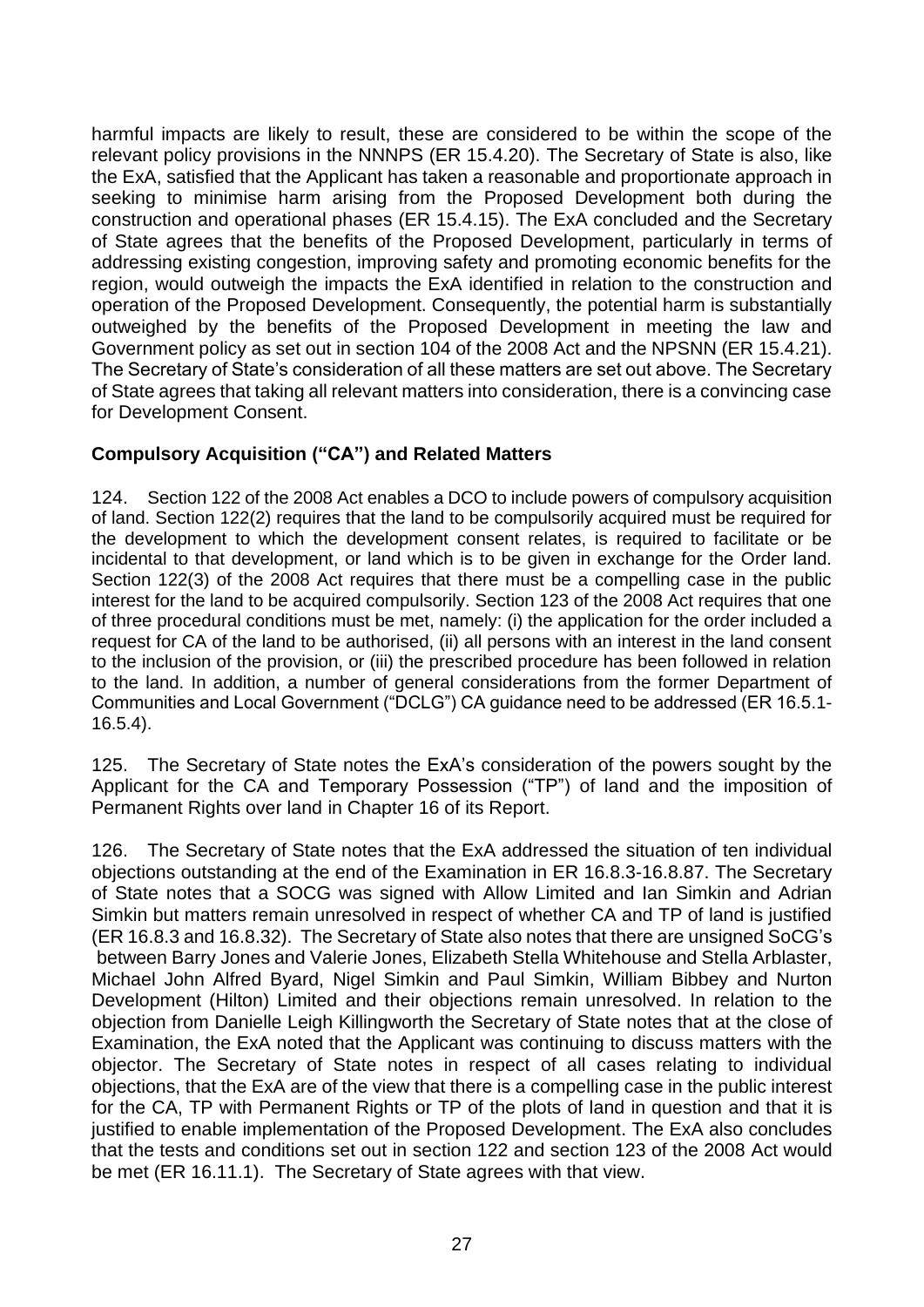127. The Secretary of State notes the ExA's conclusion that were development consent to be granted, the ExA would be satisfied that there would be a need to acquire the rights and interests in the CA land, and on that basis the Proposed Development would comply with section 122(1) and (2) of the 2008 Act (ER 16.9.3). The ExA was satisfied that the Applicant has sought to acquire land by negotiation, and has modified the Proposed Development by way of material and non-material changes to reduce the extent of the land for which it seeks CA or TP in accordance with paragraph 8 of the DCLG Guidance (ER 16.9.4). The ExA also concluded that there is adequate funding in place to ensure delivery of the Proposed Development (ER 16.9.6). The Secretary of State agrees with those conclusions.

128. With regard to Special Category Land, the Secretary of State notes that the National Trust has agreed in a land agreement with the Applicant and confirmed in a Planning Obligation under section 106 of the Town and Country Planning Act 1990 that it is content for its land to be utilised for compensation planting (ER 16.8.64). The Secretary of State also notes that plot 3/7b belonging to the National Trust is included in the application site (ER 16.2.20), but that no objection has been made by the National Trust meaning s130(2) of the 2008 Act does not apply (ER 16.8.65). The Secretary of State notes the ExA's consideration of plot 1/2, which is owned by a Statutory Undertaker, Severn Trent Water Limited and which would be impacted by the Proposed Development but that the ExA consider that this would not affect Severn Trent's statutory function. The ExA were therefore satisfied that it could be acquired and not replaced without the serious detriment to the carrying out of the undertaking (ER 16.8.66) and the Secretary of State has no reason to disagree with this.

129. The Secretary of State notes that there are no Crown interests in land which is subject to CA (ER 16.2.13).

130. In respect of Human Rights considerations, the Secretary of State notes that the Applicant acknowledges that the Order engages a number of the articles of the European Convention for the Protection of Human Rights and Fundamental Freedoms ("ECHR") but submits that such interference with individuals' rights would be lawful, necessary, proportionate and justified in the public interest (ER 16.10.1). The Secretary of State notes the ExA's considerations that in each case while rights would be interfered with, that interference would be proportionate and justified in the public interest, and that the CA and TP with Permanent Rights and TP would be compatible with the Human Rights Act and the ECHR (ER 16.10.5).

131. The Secretary of State has had regard to the benefits of the Development and is satisfied that with regard to the request for CA, Permanent Rights and TP powers there is a compelling case in the public interest and the CA powers sought would accord with section 122(2) and (3) of the 2008 Act (ER 16.11.1).

#### Protective Provisions

132. The Secretary of State notes that during the Examination Representations were made over the form of Protective Provisions to be contained in Schedule 9 to the preferred Order and these are addressed in Chapter 17 of the Report. The Representations were from Cadent Gas Limited, South Staffordshire Water Plc, Severn Trent Water Limited and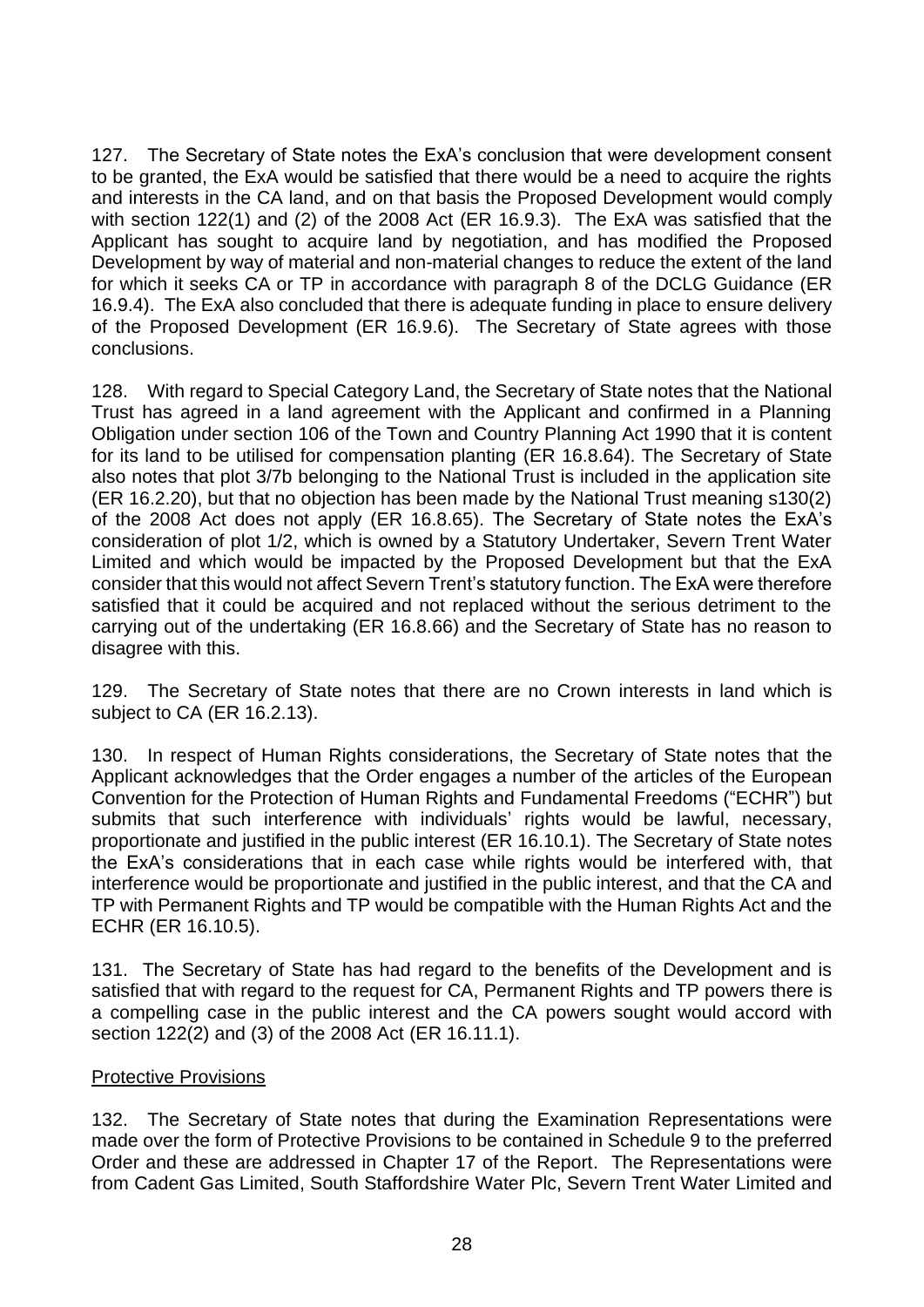Western Power Distribution. The Secretary of State notes that agreement was reached between South Staffordshire Water and the Applicant on 23 April 2021 which enabled them to withdraw their Representation. The Secretary of State consulted the Applicant and Cadent Gas Limited, Severn Trent Water and Western Power on 9 August 2021 seeking an update on agreement of the Protective Provisions. The Applicant confirmed in their response of 23 August 2021 that agreements had been reached with all three Parties. On the 21 September 2021 the Secretary of State consulted those parties seeking confirmation that agreements had been reached. The Secretary of State notes that Severn Trent Water confirmed in their letter of 10 August that an agreement had been reached and their representations were withdrawn. Cadent Gas Limited confirmed in their letter of 6 September that agreement had been reached and they were withdrawing their representations and Western Power Distribution confirmed in their letter of 1 October that agreement had been reached and they were withdrawing their objections.

### **Late Representations (outside formal consultation)**

133. Since the close of the Examination the Secretary of State has received a number of late representations, all of which are published on the Planning Inspectorate's website alongside this letter.

134. The Secretary of State does not consider that anything in the correspondence constitutes new evidence, or raises a new issue, which needs to be referred to interested parties before he proceeds to a decision. It does not cause him to take a different view on the matters before him than he would otherwise have taken based on the ExA's report.

#### **General Considerations**

#### Equality Act 2010

135. The Secretary of State has had regard to the public-sector equality duty and the need to eliminate discrimination, advance equality of opportunity and foster good relations between persons who share a protected characteristic or persons who do not (section 149(1) of the Equality Act 2010) (ER 11.8.1).

136. The Secretary of State notes that the ExA agrees with the Applicant that due to the nature of the project there would be no positive or negative effects for those with protected characteristics of sex, religion or belief, race, sexual orientation, gender reassignment, pregnancy and maternity, and marriage and civil partnership. The Secretary of State also notes that the ExA agree with the Applicant that the Proposed Development would have a positive effect on those with the protected characteristics of age and disability for the reasons set out in ER 11.8.3-11.8.4 and agrees with this conclusion.

137. Overall, the Secretary of State does not consider that a decision to grant development consent would have significant differential impacts on any of the protected characteristics referred to in section 149(7) of the Equality Act 2010. On that basis there is no breach of the public sector equality duty (ER 18.2.12).

#### Natural Environment and Rural Communities Act 2006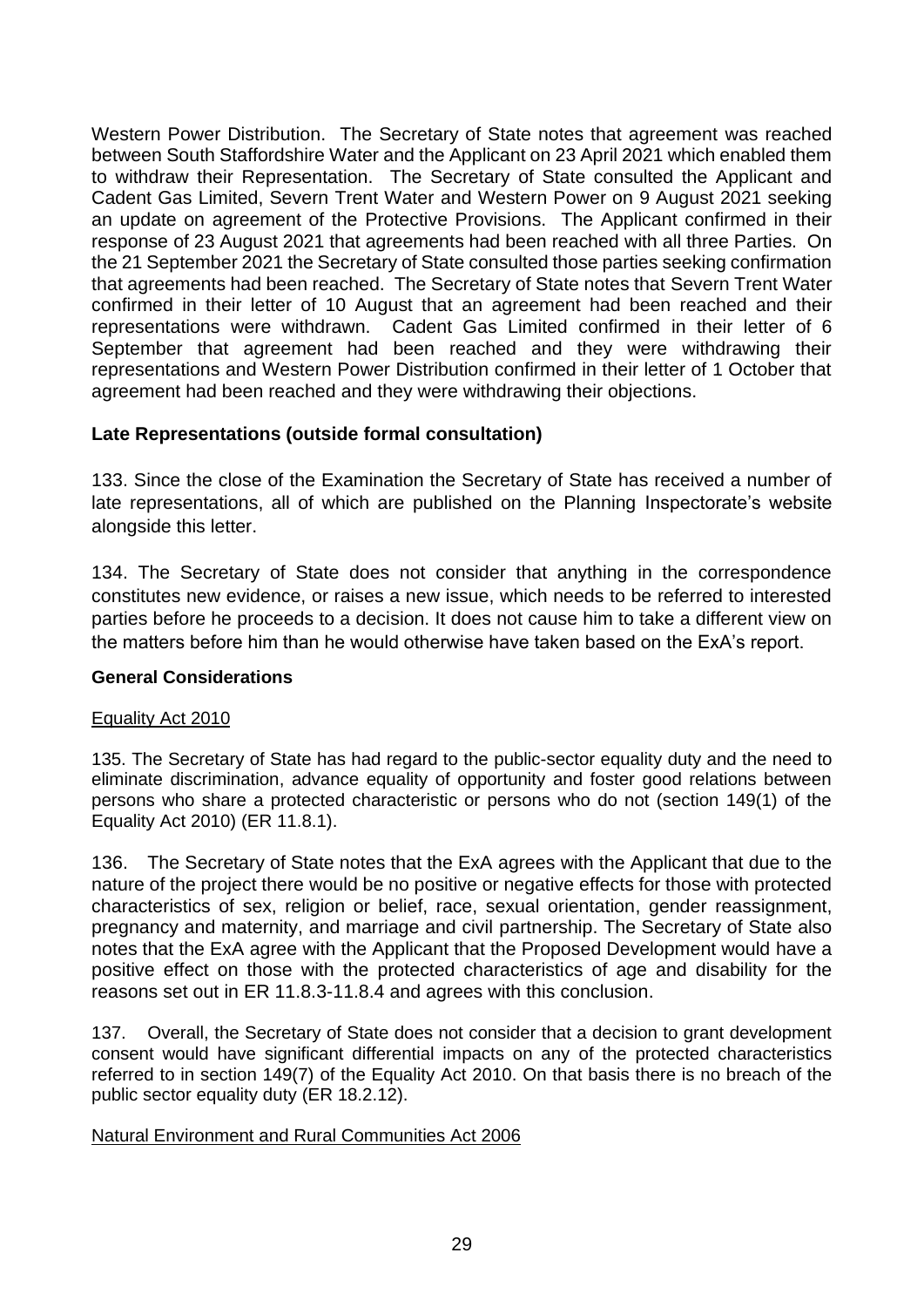138. The Secretary of State, in accordance with the duty in section 40(1) of the Natural Environment and Rural Communities Act 2006 ("the 2006 Act") must have regard to the purpose of conserving biodiversity and, in particular to the United Nations Environmental Programme on Biological Diversity of 1992, when granting development consent.

139. Secretary of State notes that the ExA has had regard to the 2006 Act and the biodiversity duty in the relevant sections of the Report (ER 3.4.6). In reaching a decision to grant development consent, the Secretary of State has had due regard to conserving biodiversity.

### **The Secretary of State's overall conclusions and decision**

140. For all the reasons set out in this letter, the Secretary of State has decided to grant development consent, subject to the changes in the Order mentioned above. The Secretary of State is satisfied that none of these changes constitutes a material change and is therefore satisfied that it is within the powers of section 114 of the 2008 Act for the Secretary of State to make the Order as now proposed.

### **Modifications**

141. The Secretary of State has made the following modifications to the Order:

- article 2 (interpretation) the definition of 'electronic transmission' has been amended to reflect the position taken by the Secretary of State;
- article 2 (interpretation) the definition of the 'Secretary of State' has been removed as this is an unnecessary definition;
- article 2 (interpretation) the definition of 'undertaker' has been amended to reflect 'National Highways Limited';
- article 6 (limits of deviation) the text in the tailpiece of that provision has been amended regarding the wording of the environmental effects;
- article  $8(4)(b)$  and (c) (consent to transfer benefit of Order) the Secretary of State has understood that the intention is for either Severn Trent Water Ltd and South Staffordshire Plc (or both) to obtain the powers to undertake Work No. 69(1);
- article 9 (application of the 1991 Act) paragraph (8) has been removed. The Secretary of State notes that this provision appears to be unprecedented. While reference to precedents have been set out in the explanatory memorandum none of them have a provision that is the equivalent to paragraph (8). The explanatory memorandum details that the provision removes the need for a permit to be obtained for the works authorised by the Order. It is further sets out that given the scale of the works proposed by the Order that it is appropriate for those works to be regulated by the specific authorisation in the Order. However the Secretary of State is aware that many of the highways applications for a development consent order have a corresponding scale of works and it is unclear to the Secretary of State why this Order should be distinguished from the Orders which have not felt the need to include a provision that is the equivalent to paragraph (8);
- article 10 (construction and maintenance of new, altered or diverted streets and other structures) – paragraph (6) has been removed. The Secretary of State is unclear why this provision is needed. The explanatory memorandum sets out an explanation in relation to paragraph 3(b). However it seems to the Secretary of State that paragraphs (1) to (3) clearly set out the responsibilities for maintenance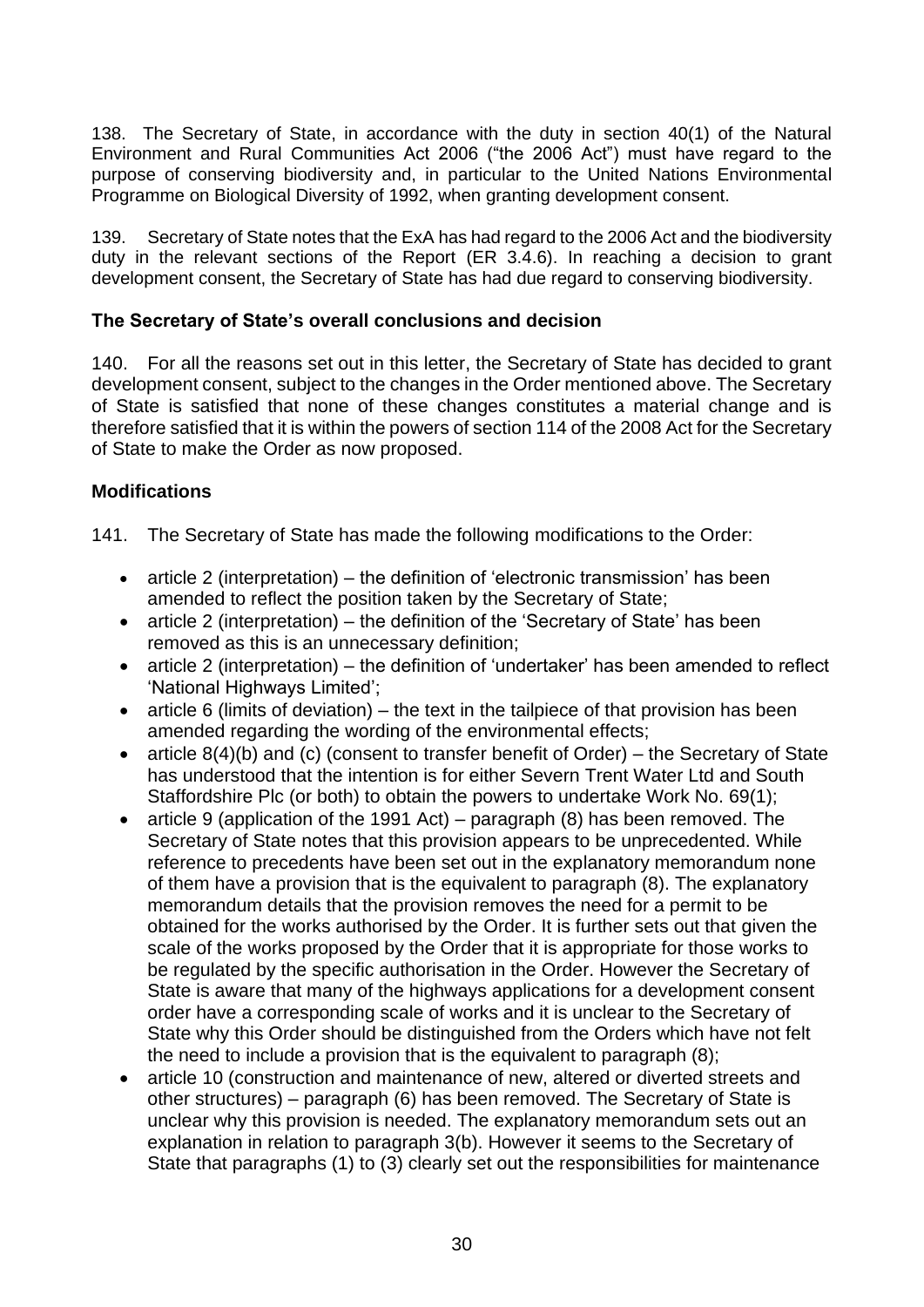and when those responsibilities are to start and on that basis the Secretary of State does not regard the inclusion of this paragraph as being necessary;

- article 11 (classification of roads etc.) paragraph (8) has been reworked. The Secretary of State notes that this provision appears to seek to create a new traffic regulation order but without making reference to the Road Traffic Regulation Act 1984. It is under this Act that road traffic regulation orders on local highways are usually made. Speed limits on local highways (other than on restricted roads) are usually set by speed limit orders made under section 84 of that Act. This has resulted in the table in Part 7 of Schedule 7 also being reworked;
- article 23 (compulsory acquisition of rights and imposition of restrictive covenants) – paragraph (6) has been removed. The Secretary of State notes that this provision is unprecedented. The explanation provided in the explanatory memorandum is that this provision is to ensure the undertaker's powers to create rights extends to the power to create rights for the benefit of third parties such as statutory undertakers. This is to ensure that statutory undertakers continue to have appropriate rights of maintenance for their apparatus where that apparatus has been diverted into alternative third party land. The explanatory memorandum cites precedents for article 23 but those precedents do not include a provision equivalent to paragraph (6). The Secretary of State is not sufficiently satisfied by the provided explanation on the need for such a provision.
- Schedule 3 The table in Part 7 has been amended to take account of the amendments made to article 11(8). The Examining Authority inserted Part 8 to make provision for the weight limit on Cannock Road. The Examining Authority noted that as a result of this change, the Classification of Roads Plans will need to be amended as Point 4.37 is shown but Point 5/8 will need to be added.

#### **Challenges to decision**

142. The circumstances in which the Secretary of State's decision may be challenged are set out in the note attached at the Annex to this letter.

#### **Publicity for decision**

143. The Secretary of State's decision on the application is being publicised as required by section 116 of the 2008 Act and regulation 31 of the 2017 Regulations.

Yours faithfully

**Rosalind Wall**